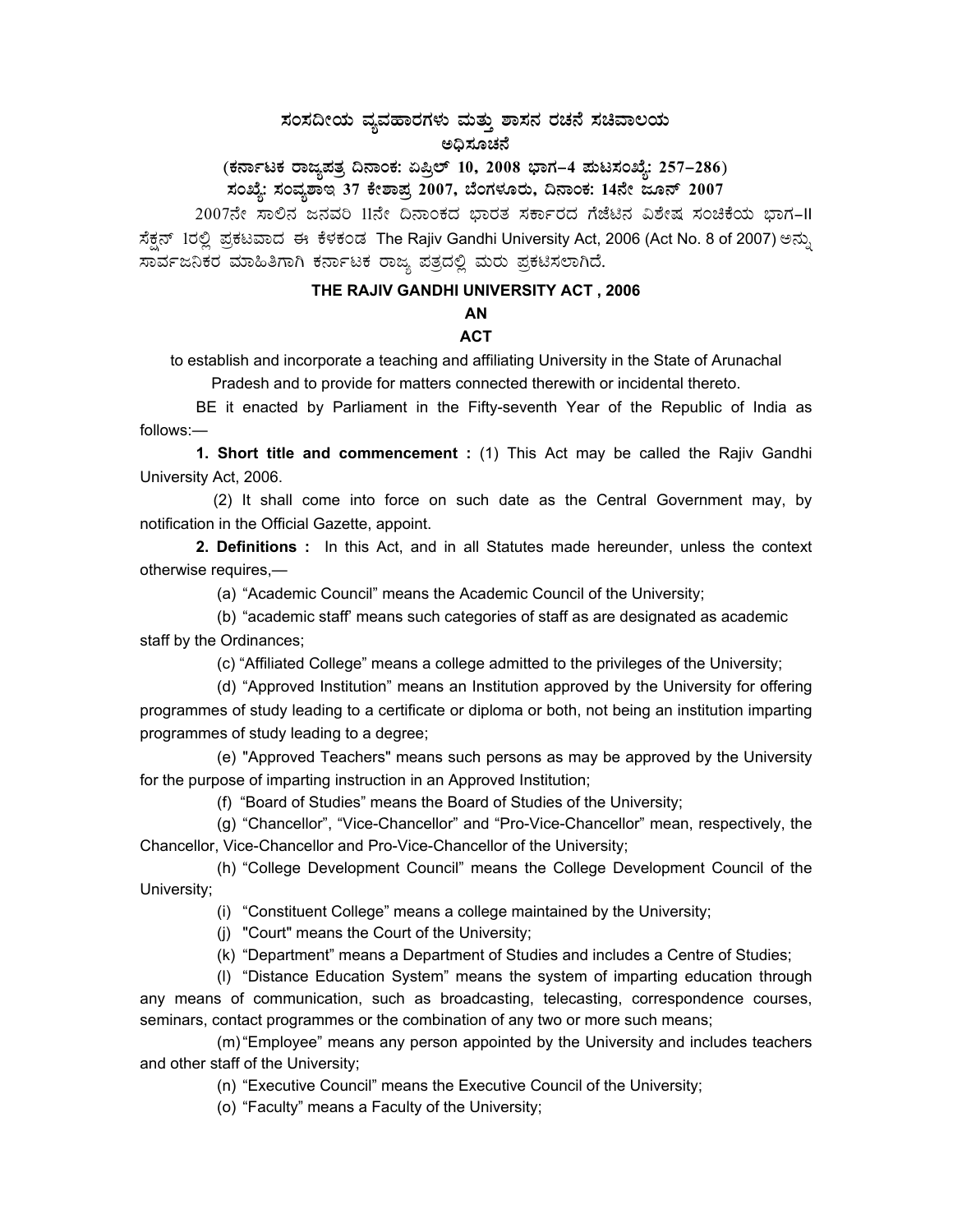(p) "Hall" means a unit of residence or of corporate life for the students of the University, or of a College or an Institution, maintained by the University;

 (q) "institution" means an academic institution, not being a College, maintained by, or admitted to the privileges of, the University;

 (r) "Principal" means the Head of a College or an Institution maintained by the University and includes, where there is no Principal, the person for the time being duly appointed to act as Principal, and in the absence of the Principal, or the acting Principal, a Vice-Principal duly appointed as such;

 (s) "Recognised Teachers" means such persons as may be recognised by the University for the purpose of imparting instructions in a College or an Institution admitted to the privileges of the University;

 (t) "Regulations" means the Regulations made by any authority of the University under this Act for the time being in force;

 (u) "Statutes" and "Ordinances" mean, respectively, the Statutes and the Ordinances of the University for the time being in force;

 (v) "Teachers of the University" means Professors, Readers, Lecturers and such other persons as may be appointed for imparting instruction or conducting research in the University or in any College or Institution maintained by the University and are designated as teachers by the Ordinances;

 (w) "University" means the Rajiv Gandhi University established and incorporated as a University under this Act.

**3. Establishment of the University :** (1) The Rajiv Gandhi University in the State of Arunachal Pradesh, established under the Rajiv Gandhi University Act, 1984, (Arunachal Pradesh Act 1 of 1984) shall be established as a body corporate' under this Act by the same name of "Rajiv Gandhi University".

 (2) The first Chancellor, the first Vice-Chancellor and the first members of the Court, the Executive Council and the Academic Council, and all persons who may hereafter become such officers or members, so long as they continue to hold such office or membership, shall constitute the University.

 (3) The University shall have perpetual succession and a common seal and shall sue and be sued by the said name.

(4) The headquarters of the University shall be at Itanagar.

 **4. Effect of establishment of the University :** On and from the date of commencement of this Act,-

(a) any reference to the Rajiv Gandhi University in any contract or other instrument shall be deemed as a reference to the University;

(b) all property, movable and immovable, of or belonging to the Rajiv Gandhi University shall vest in the University;

(c) all rights and liabilities of the Rajiv Gandhi University shall be transferred to, and be the rights and liabilities of, the University;

(d) every person employed by the Rajiv Gandhi University immediately before the commencement of this Act shall hold his office or service in the University by the same tenure, at the same remuneration and upon the same terms and conditions and with the same rights and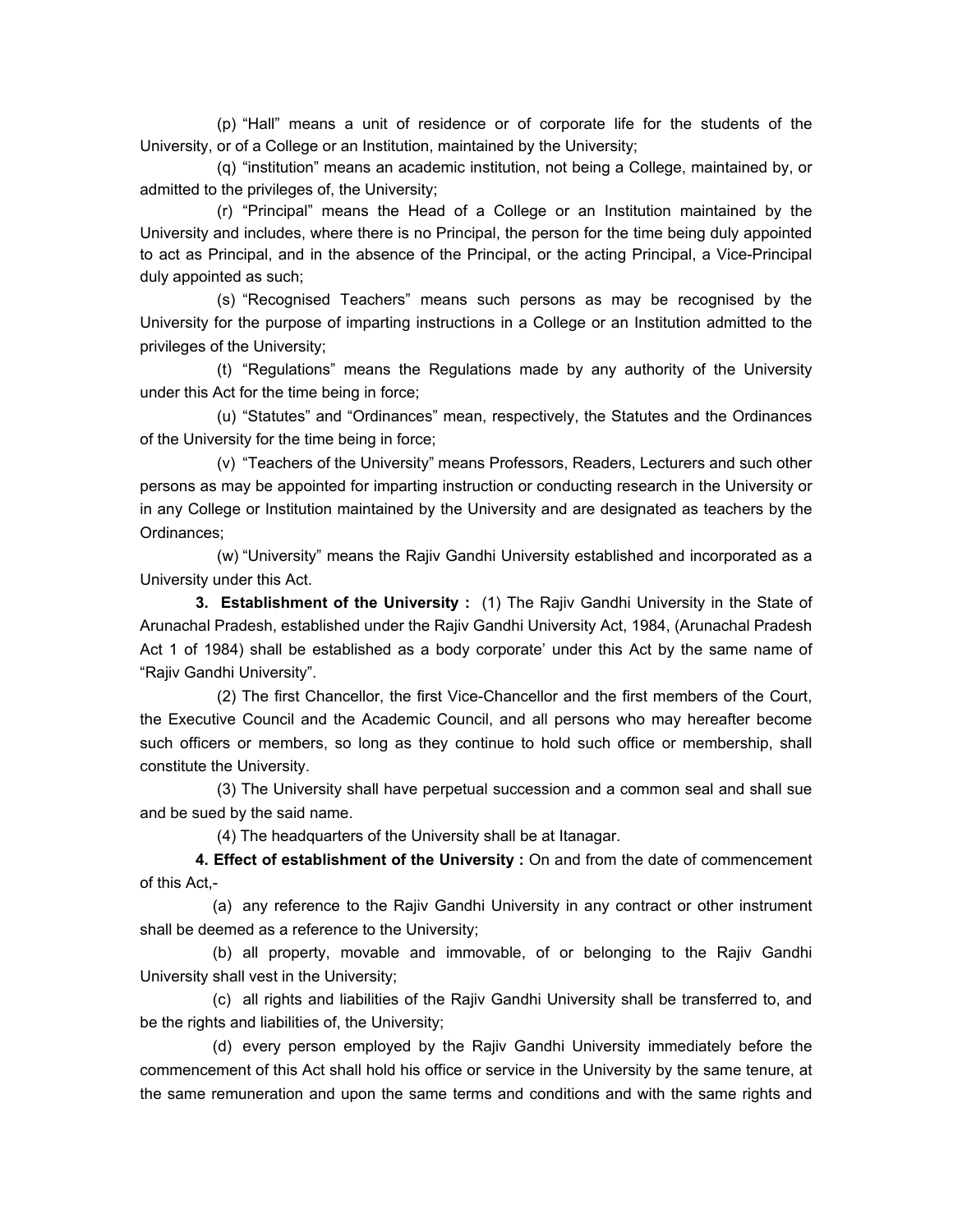privileges as to pension, leave, gratuity, provident fund and other matters as he would have held the same if this Act had not been enacted, and shall continue to do so unless and until his employment is terminated or until such tenure, remuneration and terms and conditions are duly altered by the Statutes:

Provided that if the alteration so made is not acceptable to such employee, his employment may be terminated by the University in accordance with the term of the contract with the employee or, if no provision is made therein in this behalf, on payment to him by the University of compensation equivalent to three months' remuneration in case of permanent employees and one month's remuneration in the case of other employees:

Provided further that every person employed before the commencement of this Act, pending the execution of a contract under section 36, shall be deemed to have been appointed in accordance with the provisions of a contract consistent with the provisions of this Act and the Statutes:

Provided also that any reference, by whatever form of words, to the Vice-Chancellor and Pro-Vice-Chancellor of the Rajiv Gandhi University in any law for the time being in force, or in any instrument or other document, shall be construed as a reference respectively to the Vice-Chancellor and the Pro-Vice-Chancellor of the University;

 (e) the Vice-Chancellor of the Rajiv Gandhi University, appointed under the provisions of the Rajiv Gandhi University Act, 1984, (Arunachal Pradesh Act 1 of 1984) shall be deemed to have been appointed as the Vice-Chancellor under this Act, and shall hold office for a period of three months or till such time the first Vice-Chancellor is appointed under section 47 of the Act, whichever is earlier; and

 (f) all Colleges, Institutions, Faculties and Departments affiliated to, or admitted to the privileges of, or maintained by, the Rajiv Gandhi University shall stand affiliated to, or admitted to the privilege of, or maintained by, the University.

 **5. Objects of the University :** The objects of the University shall be to disseminate and advance knowledge by providing instructional and research facilities in such branches of learning as it may deem fit; to make provisions for integrated courses in humanities, natural and physical sciences, social sciences, forestry and other allied disciplines in the educational programmes of the 'University; to take appropriate measures for promoting innovations in teaching-learning process, inter-disciplinary studies and research; to educate and train manpower for the development of the State of Arunachal Pradesh; and to pay special attention to the improvement of the social and economic conditions and welfare of the people of that State, their intellectual, academic and cultural development.

 **6. Powers of the University :** The University shall have the following powers, namely :-

 (i) to provide for instructions in such branches of learning as the University may, from time to time, determine and to make provisions for research and for the advancement and dissemination of knowledge:

 (ii) to grant, subject to such conditions as the University may determine, diplomas or certificates to, and confer degrees or other academic distinctions on the basis of examinations, evaluation or any other method of testing, on persons, and to withdraw any such diplomas, certificates, degrees or other academic distinctions for good and sufficient cause;

(iii) to organize and to undertake extramural studies, training and extension services ;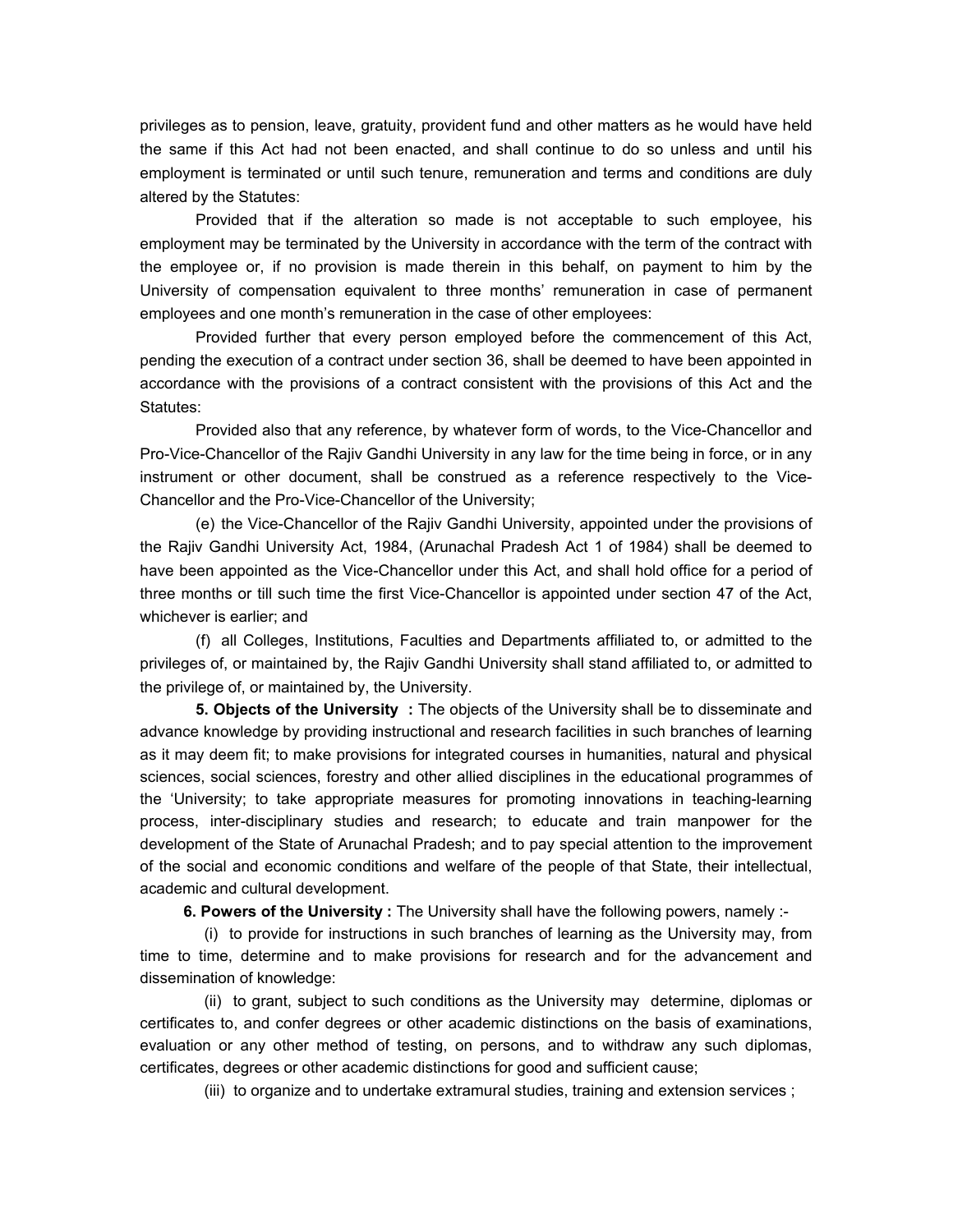(iv) to confer honorary degrees or other distinctions in the manner prescribed by the Statutes;

 (v) to provide facilities through the distance education system to such persons as it may determine;

 (vi) to institute Principalships, Professorships, Readerships, Lecturerships and other teaching or academic positions, required by the University and to appoint persons to such Principaiships, Professorships, Readerships, Lecturerships or other teaching or academic positions;

 (vii) to recognise an institution of higher learning for such purposes as the University may determine and to withdraw such recognition;

 (viii) to recognize persons for imparting instructions in any College or Institution admitted to the privileges of the University;

 (ix) to appoint persons working in any other University or educational institution as teachers of the University for a specified period;

 (x) to create administrative, ministerial and other posts and to make appointments thereto;

 (xi) to co-operate or collaborate or associate with any other University or authority or institution of higher learning in such manner and for such purposes as. the University may determine;

 (xii) to establish, with the prior approval of the Central Government, such Centres and specialised laboratories or other units for research and instruction, as are, in the opinion of the University, necessary for the furtherance of its objects;

(xiii) to institute and award fellowships, scholarships, studentships, medals and prizes;

(xiv) to establish and maintain Colleges, Institutions and Halls;

 (xv) to make provision for research and advisory services and for that purpose to enter into such arrangements with other institutions, industrial or other organisations, as the University may deem necessary;

 (xvi) to organise and conduct refresher courses, workshops, seminars and other programmes for teachers, evaluators and other academic staff;

 (xvii) to admit to its privileges Colleges and Institutions within the State of Arunachal Pradesh not maintained by the University; to withdraw all or any of those privileges in accordance with such conditions as may be prescribed by the Statutes; to recognize, guide, supervise, and control Halls not maintained by the University and other accommodation for students, and to withdraw any such recognition;

 (xviii) to appoint on contract or otherwise visiting Professors, Emeritus Professors, Consultants, Scholars and such other persons Who may contribute to the advancement of the objects of the University;

 (xix) to confer autonomous status on a College or an Institution or a Department, as the case may be, in accordance with the Statutes;

 (xx) to determine standards of admission to the University, which may include examination, evaluation or any other method of testing;

(xxi) to demand and receive payment of fees and other charges;

 (xxii) to supervise the residences of the students of the University and to make arrangements for promoting their health and general welfare;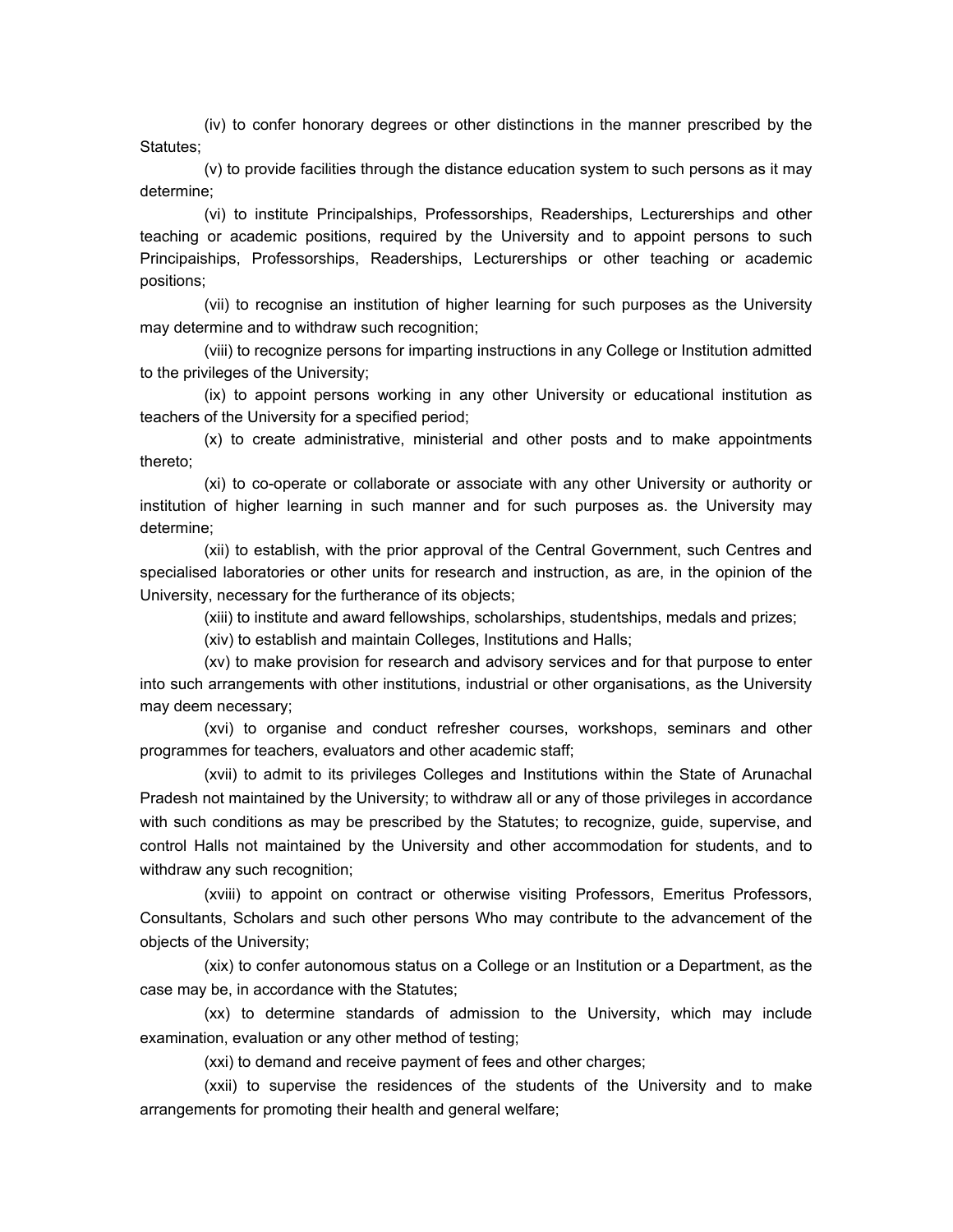(xxiii) to lay down conditions of service of all categories of employees, including their code of conduct;

 (xxiv) to regulate and enforce discipline among the students and the employees, and to take such disciplinary measures in this regard as may be deemed by the University to be necessary;

 (xxv) to make arrangements for promoting the health and general welfare of the employees;

 (xxvi) to receive benefactions, donations and gifts and to acquire, hold and manage, and to dispose of, with the previous approval of the Central Government, any property, movable or immovable, including trust and endowment properties for the purposes of the University;

 (xxvii) to borrow, with the approval of the Central Government, on the security of the property of the University, money for the purposes of the University;

 (xxviii) to do all such other acts and things as may be necessary, incidental or conducive to the attainment of all or any of its objects.

 **7. Jursidiction :** (1) The jurisdiction of the University shall extend to the whole of the State of Arunachal Pradesh.

 (2) Notwithstanding anything in any other law for the time being in force, no educational institution within the State of Arunachal Pradesh shall be associated in any way with or be admitted to any privileges of any other University incorporated by law in India, and any such privileges granted by any such other University to an educational institution within the State of Arunachal Pradesh prior to the commencement of this Act shall be deemed to be withdrawn on the commencement of this Act:

 Provided that the Central Government may, by order in writing, direct that the provisions of this sub-section shall not apply in case of any educational institution speified in the order.

 **8. University open to all classes, castes and creed :** The University shall be open to persons of either sex and of whatever caste, creed, race or class, and it shall not be lawful for the University to adopt or impose on any person, any test whatsoever of religious belief or profession in order to entitle him to be appointed as a teacher of the University or to hold any other office therein or be admitted as a student in the University or to graduate thereat or to enjoy or exercise any privilege thereof:

 Provided that nothing in this section shall be deemed to prevent the University from making special provisions for the employment or admission of women, persons with disabilities or of persons belonging to the weaker sections of the society and, in particular, of the Scheduled Castes and the Scheduled Tribes.

**9. The Visitor :** (1) The President of India shall be the Visitor of the University.

 (2) The Visitor may, from time to time, appoint one or more persons to review the work and progress of the University, including Colleges and Institutions maintained by it, and to submit a report thereon; and upon receipt of that report, the Visitor may, after obtaining the views of the Executive Council thereon through the Vice-Chancellor, take such action and issue such directions as he considers necessary in respect of any of the matters dealt with in the report and the University shall be bound to comply with such directions.

(3) The Visitor shall have the right to cause an inspection to be made by such person or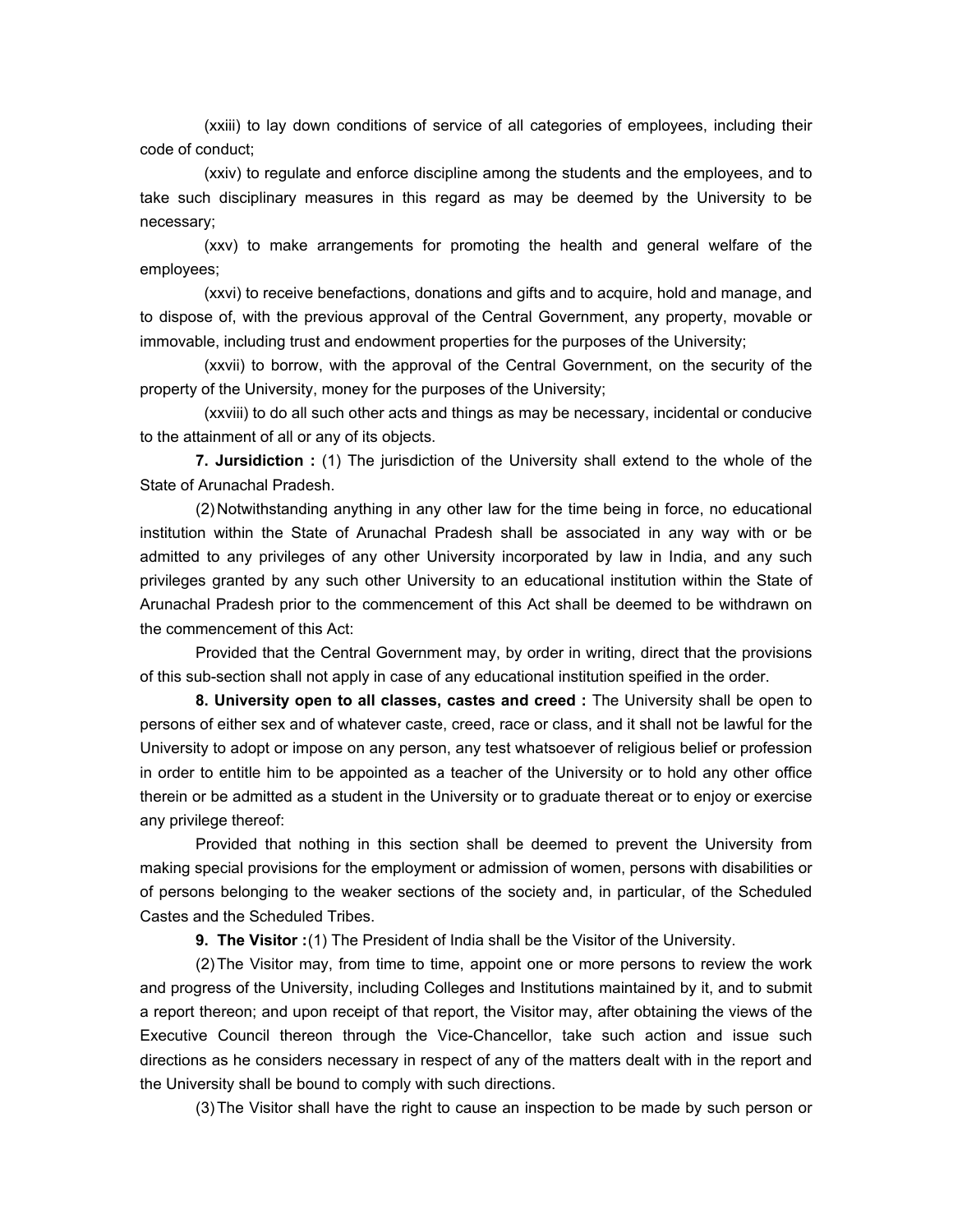persons as he may direct, of the University, its buildings, libraries, laboratories and equipment and of any College or Institution maintained by the University or admitted to its privileges; and also of the examinations, teaching and other work conducted or done by the University and to cause an inquiry to be made in like manner in respect of any matter connected with the administration or finances of the University, Colleges or Institutions.

 (4) The Visitor shall, in every matter referred to in sub-section (3), give notice of his intention to cause an inspection or inquiry to be made,-

 (a) to the University, if such inspection or inquiry is to be made in respect of the University or any College or Institution maintained by it, or

 (b) to the management of the College or Institution, if the inspection or inquiry is to be made in respect of College or Institution admitted to the privileges of the University, and the University or the management, as the case may be, shall have the right to make such representations to the Visitor, as it may consider necessary.

 (5) After considering the representations, if any, made by the University, or the management, as the case may be the Visitor may cause to be made such inspection or inquiry as is referred to in sub-section (3).

 (6) Where any inspection or inquiry has been caused to be made by the Visitor, the University or the management shall be entitled to appoint a representative, who shall have the right to be present and be heard at such inspection or inquiry.

(7) The Visitor may if the inspection or inquiry is made in respect of the University or any College or Institution maintained by it, address the Vice-Chancellor with reference to the result of such inspection or inquiry together with such views and advice with regard to the action to be taken thereon, as the Visitor may be pleased to offer, and on receipt of address made by the Visitor, the Vice-Chancellor shall communicate, to the Executive Council, the views of the Visitor with such advice as the Visitor may offer upon the action to be taken thereon.

 (8) The Visitor may, if the inspection or inquiry is made in respect of any College or Institution admitted to the privileges of the University, address the management concerned through the Vice-Chancellor with reference to the result of such inspection or inquiry, his views thereon and such advice as he may be pleased to offer upon the action to be taken thereon.

 (9) The Executive Council or the management, as the case may be, shall communicate, through the Vice-Chancellor to the Visitor such action, if any, as it proposes to take or has been taken upon the result of such inspection or inquiry.

 (10) Where, the Executive Council or the management, does not, within a reasonable time, take action to the satisfaction of the Visitor, the Visitor may, after considering any explanation furnished or representation made by the Executive Council or the management, issue such directions as he may think fit and the Executive Council or the management, as the case may be, shall comply with such directions.

 (11) Without prejudice to the foregoing provisions of this section, the Visitor may, by order in writing, annul any proceeding of the University which is not in conformity with the Act, the Statutes or the Ordinances:

 **10. The Chief Rector :** The Governor of the State of Andhra Pradesh shall be the Chief Rector of the University.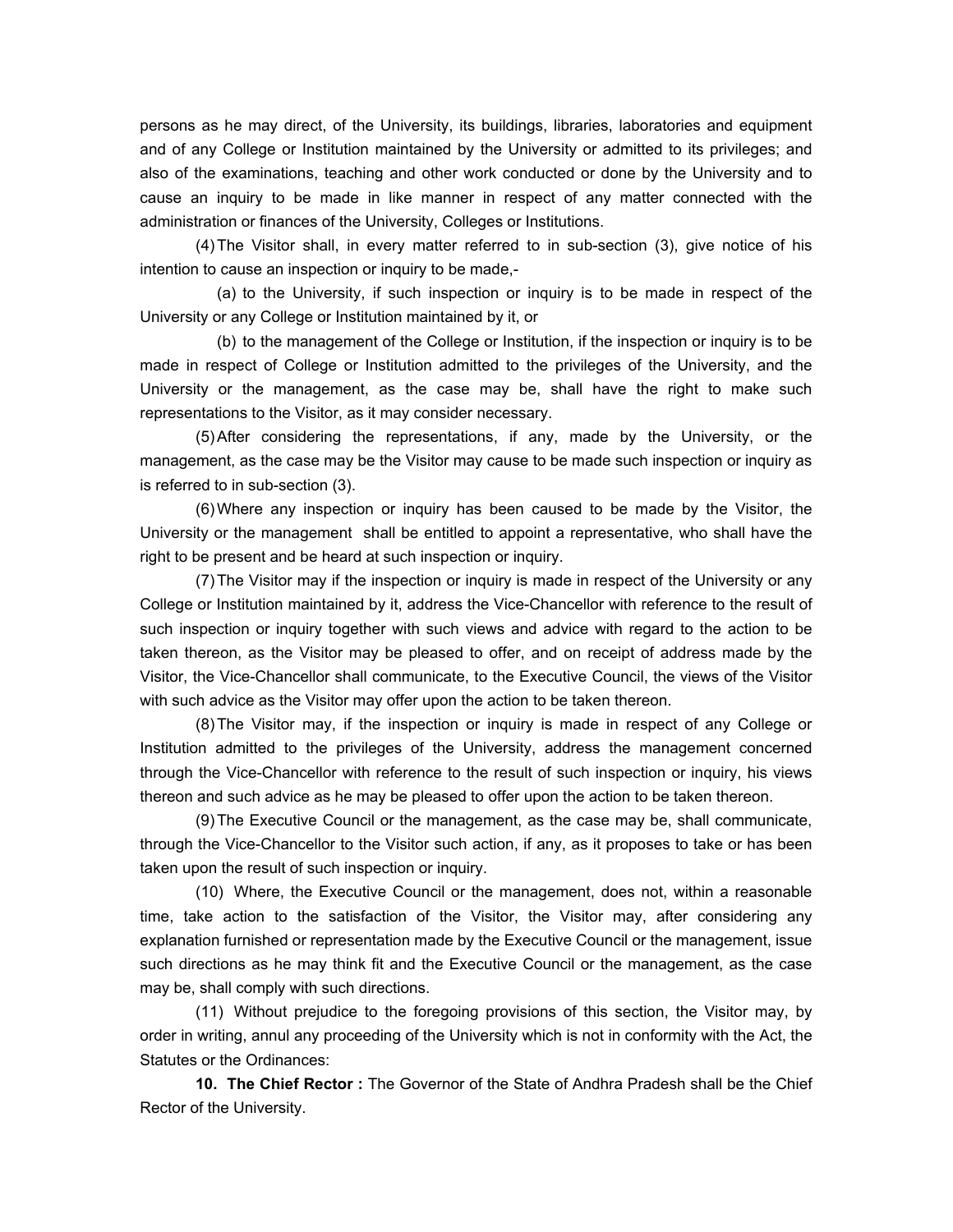### **11. Officers of the University :** The following shall be the officers of the University,-

- (1) the Chancellor;
- (2) the Vice-Chancellor:
- (3) the Pro-Vice-Chancellor;
- (4) the Deans of Faculties
- (5) the Registrar;
- (6) the Finance Officer;
- (7) the Controller of Examinations;
- (8) the Librarian; and

(9) such other officers as may be declared by the Statutes to be officers of the University.

 **12. The Chancellor :** (1) The Chancellor shall be appointed by the Visitor in such manner as may be prescribed by the Statutes.

 (2) The Chancellor shall, by virtue of his office, be the head of the University and shall, if present, preside at the Convocations of the University held for conferring degrees and meetings of the Court.

 **13. The Vice-Chancellor :** (1) The Vice-Chancellor shall be appointed by the Visitor in such manner as may be prescribed by the Statutes.

 (2) The Vice-Chancellor shall be the principal executive and academic officer of the University and shall exercise general supervision and control over the affairs of the University and give effect to the decisions of all the authorities of the University.

 (3) The Vice-Chancellor may, if he is of opinion that immediate action is necessary on any matter, exercise any power conferred on any authority of the University by or under this Act and shall report to such authority at its next meeting the action taken by him on such matter;

 Provided that if the authority concerned is of the opinion that such action ought not to have been taken, it may refer the matter to the Visitor whose decision thereon shall be final:

 Provided further that any person in the service of the University who is aggrieved by the action taken by the Vice-Chancellor under this sub-section shall have the right to represent against such action to the Executive Council within three months from the date on which decision on such action is communicated to him and thereupon the Executive Council may confirm, modify or reverse the action taken by the Vice-Chancellor.

 (4) The Vice-Chancellor, if he is of the opinion that any decision of any authority of the University is beyond the powers of the authority conferred by the provisions of this Act, the Statutes or the Ordinances or that any decision taken is not in the interest of the University, may ask the authority concerned to review its decision within sixty days of such decision and if the authority refuses to review the decision either in whole or in part or no decision is taken by it within the said period of sixty days, the matter shall be referred to the Visitor whose decision thereon shall be final.

 (5) The Vice-Chancellor shall exercise such other powers and perform such other duties as may be prescribed by the Statutes or the Ordinances.

 **14. The Pro-Vice-Chancellor :** The Pro-Vice-Chancellor shall be appointed in such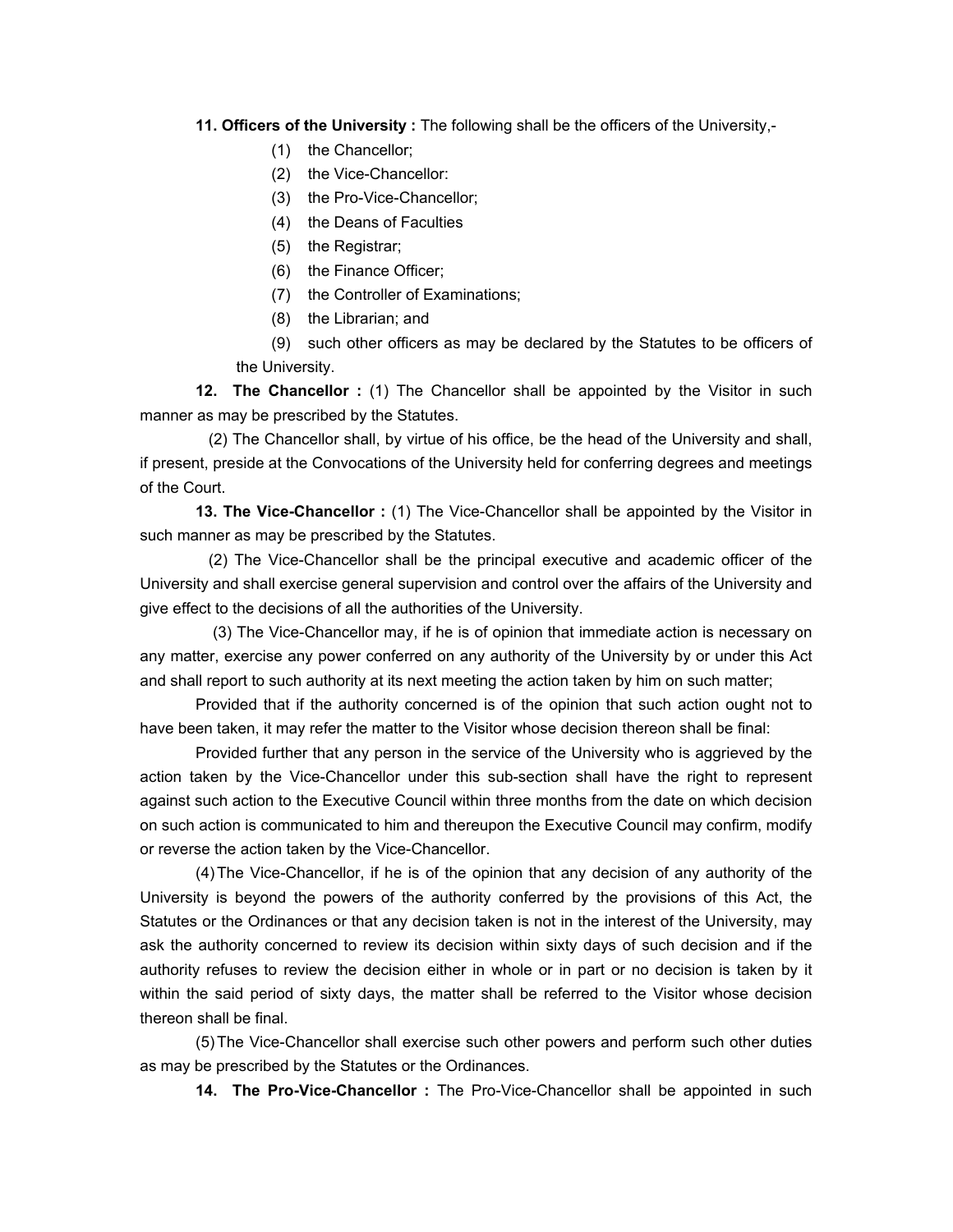manner and on such terms and conditions of service, and shall exercise such powers and perform such duties, as may be prescribed by the Statutes.

 **15. The Deans of Faculties :** Every Dean of Faculty shall be appointed in such manner and shall exercise such powers and perform such duties as may be prescribed by the Statutes.

 **16. The Registrar :** (1) The Registrar shall be appointed in such manner and on such terms and conditions of service as may be prescribed by the Statutes.

 (2) The Registrar shall have the power to enter into agreements, sign documents and authenticate records on behalf of the University and shall exercise such powers and perform such duties as may be prescribed by the Statutes.

 **17. The Finance Officer :** The Finance Officer shall be appointed in such manner and shall exercise such powers and perform such duties, as may be prescribed by the Statutes.

 **18. The Controller of Examinations :** The Controller of Examinations shall be appointed in such manner and shall exercise such powers and perform such duties, as may be prescribed by the Statutes.

 **19. The Librarian :** The Librarian shall be appointed in such manner and on such terms and conditions of service, and shall exercise such powers and perform such duties, as may be prescribed by the Statutes.

 **20. Other officers :** The manner of appointment and powers and duties of other officers of the University shall be prescribed by the Statutes.

 **21. Authorities of the University :** The following shall be the authorities of the University:—

- (1) the Court;
- (2) the Executive Council;
- (3) the Academic Council;
- (4) the college Development Council
- (5) the Board of Studies;
- (6) the Finance Committee; and

 (7) such other authorities as may be declared by the Statutes to be the authorities of the University.

 **22. The Court :** (1) The constitution of the Court and the term of office of its members shall be prescribed by the Statutes:

 Provided that such number of members as may be prescribed by the Statutes shall be elected from among the teachers, employees and students of the University.

 (2) Subject to the provisions of this Act, the Court shall have the following powers and functions, namely:—

 (a) to review, from time to time, the broad policies and programmes of the University and to suggest measures for the improvement and development of the University;

 (b) to consider and pass resolutions on the annual report and the annual accounts of the University and the audit report on such accounts;

 (c) to advise the Visitor in respect of any matter which may be referred to it for advice; and

(d) to perform such other functions as may be prescribed by the Statutes.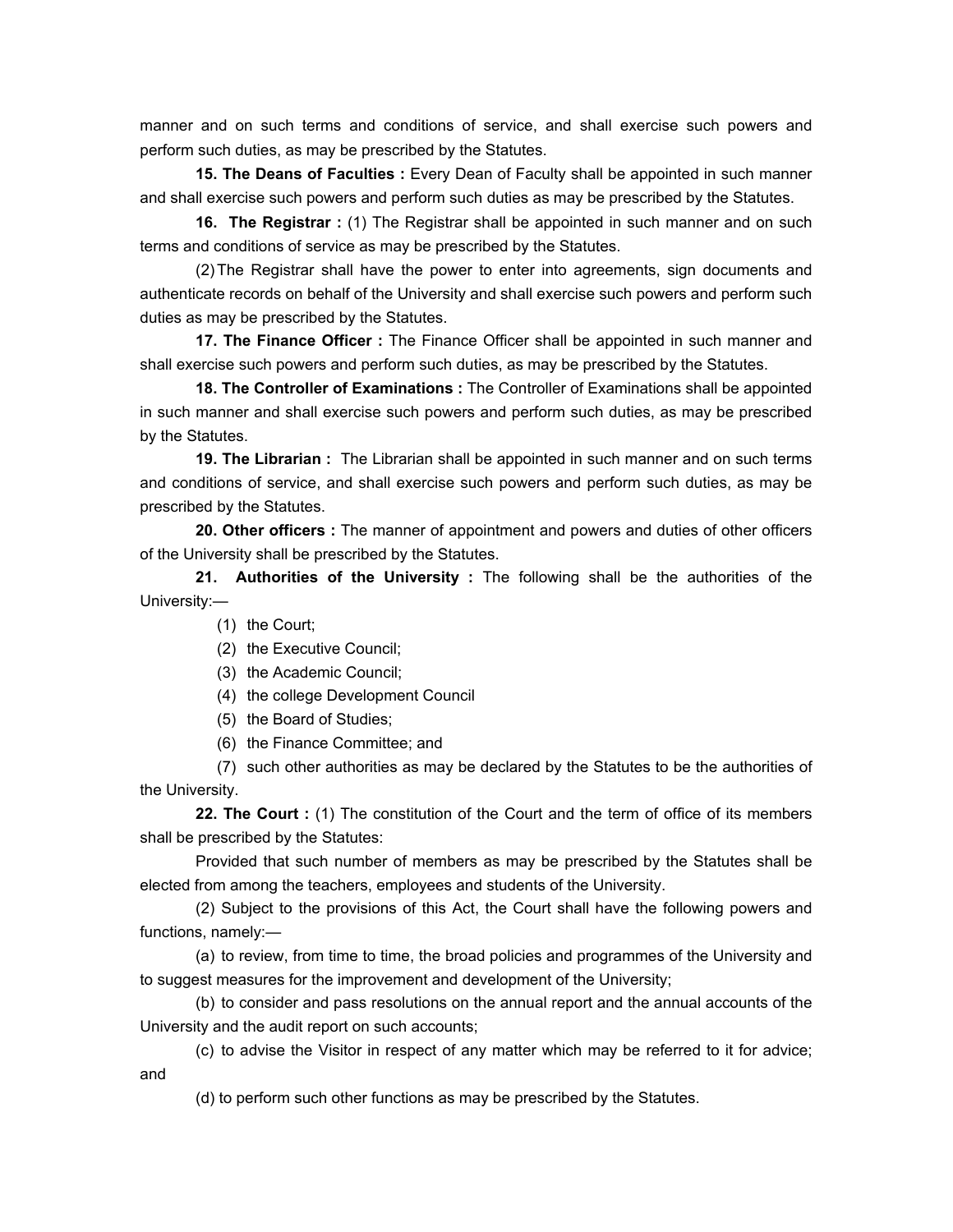**23. The Executive Council :** (1) The Executive Council shall be the principal executive body of the University.

 (2) The constitution of the Executive Council, the term of office of its members and its powers and functions shall be prescribed by the Statutes:

 Provided that such number of members as may be prescribed by the Statutes shall be from among the elected members of the Court.

 **24. The Academic Council :** (1) The Academic Council shall be the principal academic body of the University and shall, subject to the provisions of this Act, the Statutes and the Ordinances, coordinate and exercise general supervision over the academic policies of the University.

 (2) The constitution of the Academic Council, the term of office of its members and its powers and functions shall be prescribed by the Statutes:

 Provided that such number of members as may be prescribed by the Statutes shall be from among the elected members of the Court who are teachers of the University.

 **25. The College Development Council :** (1) The College Development Council shall be responsible for admitting Colleges to the privileges of the University.

 (2) The constitution of the College Development Council, the term of office of its members and its powers and functions shall be prescribed by the Statutes.

 **26. The Board of Studies :** The constitution, powers and functions of the Board of Studies shall be prescribed by the Statutes.

 **27. The Finance Committee :** The constitution, powers and functions of the Finance Committee shall be prescribed by the Statutes.

**28. Other authorities of the University :** The constitution, powers and functions of other authorities, as may be declared by the Statutes to be the authorities of the University, shall be prescribed by the Statutes.

 **29. Power to make Statutes :** Subject to the provisions of this Act, the Statutes may provide for all or any of the following matters, namely;—

 (a) the constitution, powers and functions of authorities and other bodies of the University, as may be constituted from time to time;

 (b) the appointment and continuance in office of the members of the said authorities and bodies, the filling up of vacancies of members, and all other matters relating to those authorities and other bodies for which it may be necessary or desirable to provide;

 (c) the appointment, powers and duties of the officers of the University and their emoluments;

 (d) the appointment of teachers, academic staff and other employees of the University, their emoluments and conditions of service;

 (e) the recognition and approval of persons as recognized teachers and approved teachers;

 (f) the appointment of teachers, academic staff working in any other University or organisation for a specific period for undertaking a joint project;

 (g) the conditions of service of employees including provision for pension, insurance provident fund, the manner of termination of service and disciplinary action:

(h) the principles governing the seniority of service of the employees of the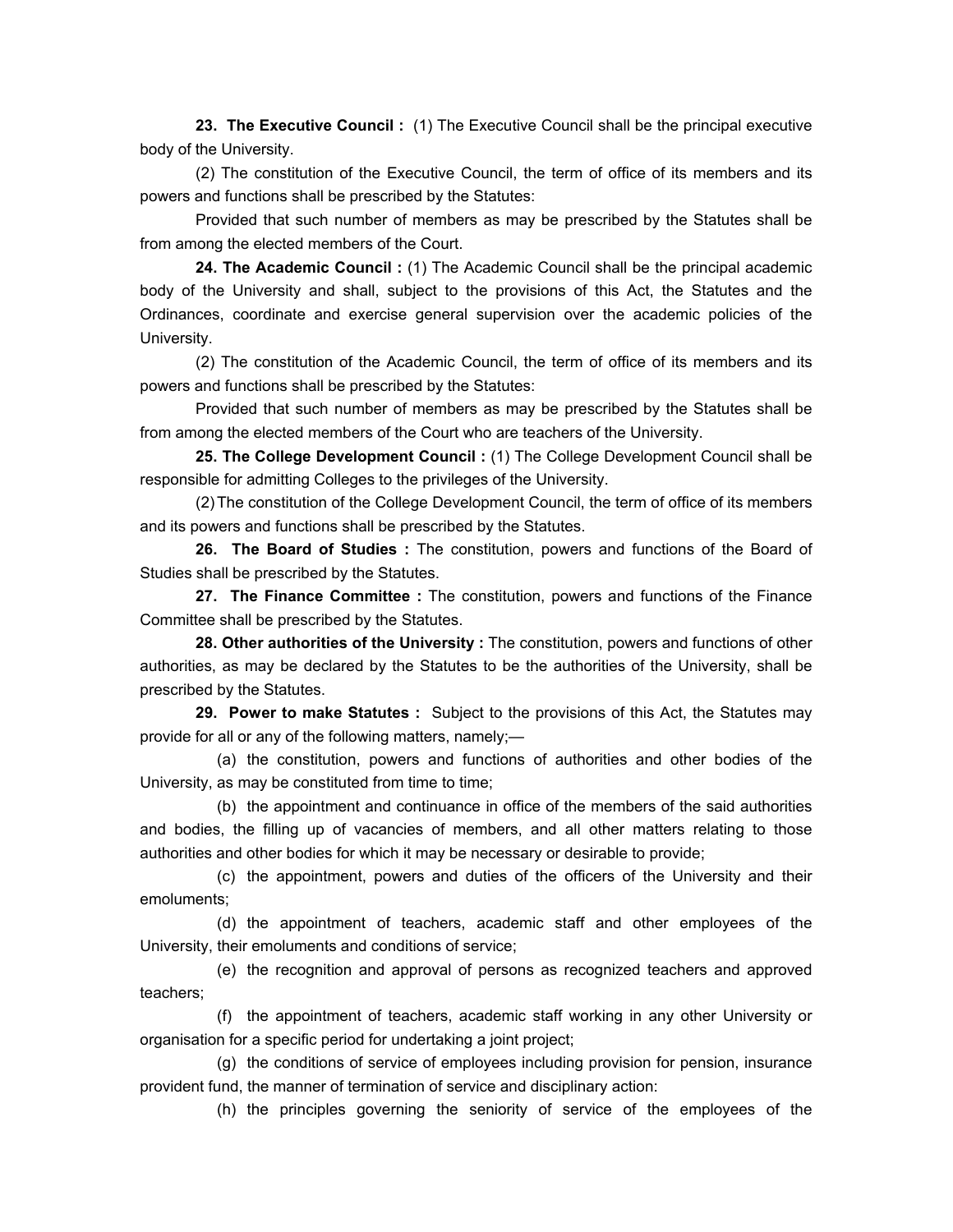University;

 (i) the procedure for arbitration in cases of dispute between employees or students and the University;

 (j) the procedure for appeal to the Executive Council by any employee or student against the action of any officer or authority of the University;'

 (k) the conferment of autonomous status on a College or an Institution or a Department;

 (l) the establishment and abolition of Faculties, Departments, Centres, Halls, Colleges and Institutions;

(m) the conferment of honorary degrees;

(n) the withdrawal of degrees, diplomas, certificates and other academic distinctions;

 (o) the conditions under which Colleges and Institutions may be admitted to the privileges of the University and the withdrawal of such privileges;

(p) the management of Colleges and Institutions established by the University;

(q) the delegation of powers vested in the authorities or officers of the University;

(r) the maintenance of discipline among the employees and students; and

 (s) all other matters which by this Act are to be or may be provided for by the Statutes.

 **30. Statutes how to be made :**(1) The first Statutes are those set out in the Schedule.

 (2) The Executive Council may, from time to time, make new or additional Statutes or may amend or repeal the Statutes referred to in sub-section (1):

 Provided that the Executive Council shall not make, amend or repeal any Statutes affecting the status, powers or, constitution of any authority of the University until such authority has been given an opportunity of expressing an opinion in writing on the proposed changes, and any opinion so expressed shall be considered by the Executive Council.

 (3) Every new Statute or addition to the Statutes or any amendment or repeal of a Statute shall require the assent of the Visitor who may assent thereto or withhold assent or remit to the Executive Council for re-consideration.

 (4) A new Statute or a Statute amending or repealing an existing Statute shall have no validity unless it has been assented to by the Visitor.

(5) Notwithstanding anything contained in the foregoing sub-sections, the Visitor may make new or additional Statutes or amend or repeal the Statutes referred to in sub-section (1), during the period of three years immediately after the commencement of this Act:

 Provided that the Visitor may, on the expiry of the said period of three years, make, within one year from the date of such expiry, such detailed Statutes as he may consider necessary and such detailed Statutes shall be laid before both Houses of Parliament.

 (6) Notwithstanding anything contained in the foregoing sub-sections, the Visitor may direct the University to make provisions in the Statutes in respect of any matter specified by him and if the Executive Council is unable to implement such direction within sixty days of its receipt, the Visitor may, after considering the reasons, if any, communicated by the Executive Council for its inability to comply with such direction, make or amend the Statutes suitably.

 **31. Power to make Ordinances :** (1) Subject to the provisions of this Act and the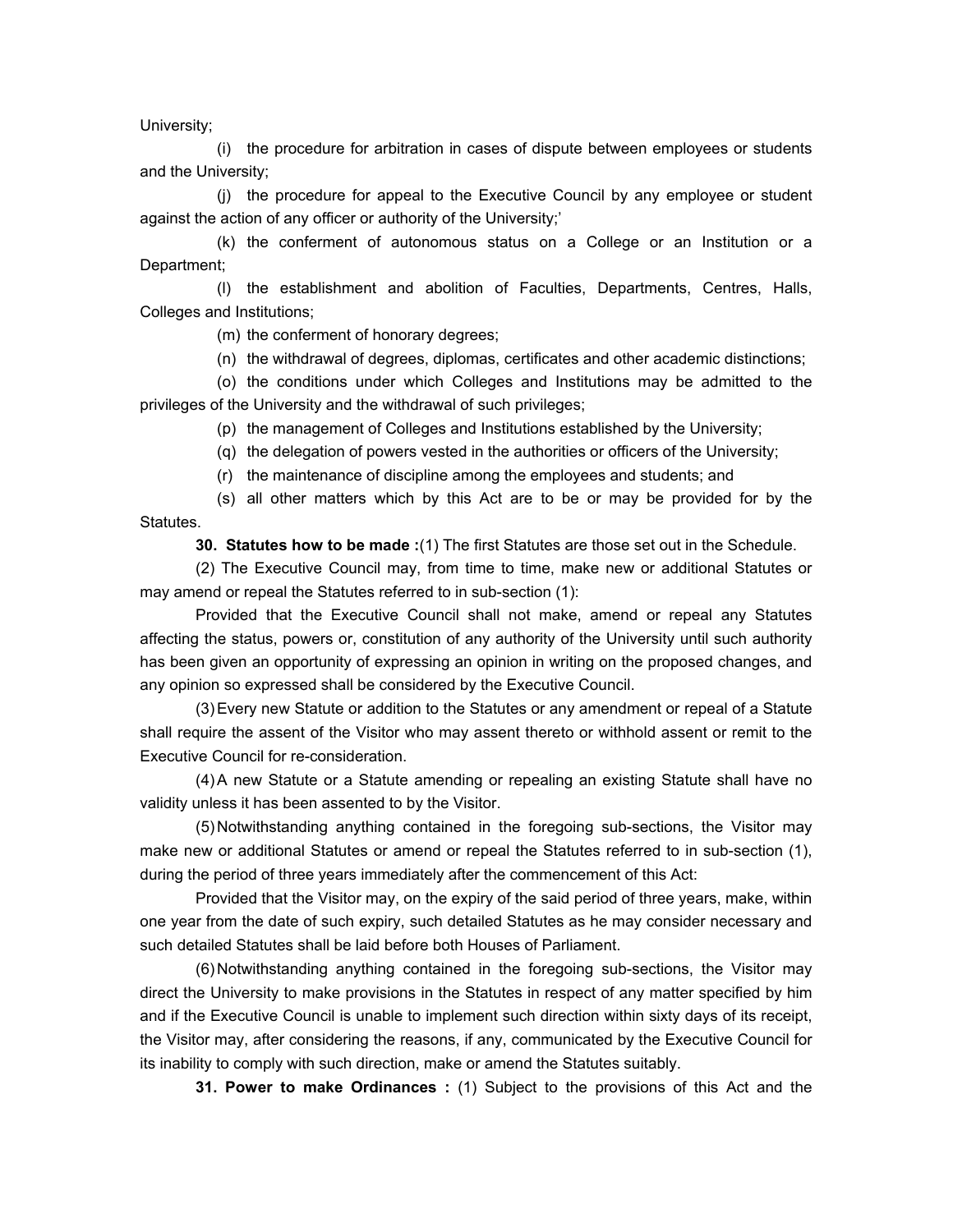Statutes, the Ordinances may provide for all or any of the following matters, namely:—

(a) the admission of students to the University and their enrolment as such;

 (b) the courses of study to be laid down for all degrees, diplomas and certificates of the University;

(c) the medium of instruction and examination;

 d) the award of degrees, diplomas, certificates and other academic distinctions, the qualifications for the same and the means to be taken relating to the granting and obtaining of the same;

 (e) the fees to be charged for courses of study in the University and for admission to the examinations, degrees and diplomas of the University;

 (f) the conditions for award of fellowships, scholarships, studentships, medals and prizes;

 (g) the conduct of examinations, including the term of office and manner of appointment and the duties of examining bodies, examiners and moderators;

(h) the conditions of residence of the students of the University;

 (i) the special arrangements, if any, which may be made for the residence and teaching of women students and the prescribing of special courses of studies for them;

 (j) the establishment of Centres of Studies, Boards of Studies, Specialised Laboratories and other Committees;

 (k) the manner of co-operation and collaboration with other Universities, institutions and other agencies not involving the carrying on of any activity for profit including learned bodies or associations;

 (l) the creation, composition and functions of any other body which is considered necessary for improving the academic life of the University;

(m) the institution of fellowships, scholarships, studentships, medals and prizes;

 (n) the supervision of management of Colleges and Institutioons admitted to the privileges of the University;

(o) the setting up of a machinery for redressal of grievances of employees; and

 (p) all other matters which by this Act or the Statutes, are to be or may be, provided for by the Ordinances.

 (2) The first Ordinances shall be made by the Vice-Chancellor with the previous approval of the Central Government and the Ordinances so made may be amended, repealed or added to at any time by the Executive Council in the manner prescribed by the Statutes:

 Provided that till such time as the first Ordinances are not so made by the Vice-Chancellor, in respect of the matters that are to be provided for by the Ordinances under this Act and Statutes, the relevant provisions of the Statutes and the Ordinances of the Rajiv Gandhi University in force immediately before the commencement of this Act shall be applicable in so far as they are not inconsistent with the provisions of this Act and the Statutes.

**32. Regulations :** The authorities of the University may make Regulations, consistent with this Act, the Statutes and the Ordinances for the conduct of their own business and that of the Committees, if any, appointed by them and not provided for by this Act, the Statutes or the Ordinances, in the manner prescribed by the Statutes.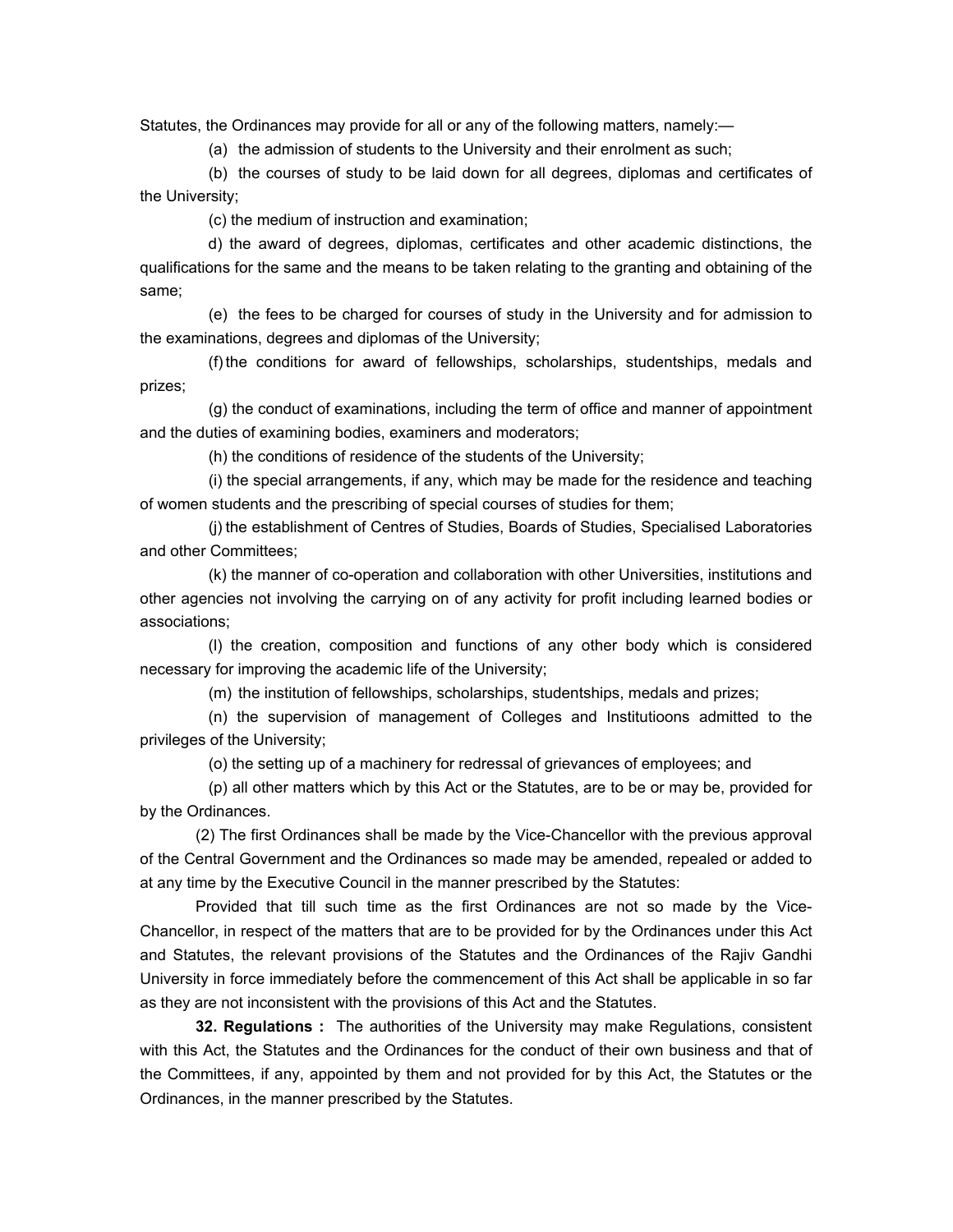**33. Annual report :** (1) The annual report of the University shall be prepared under the direction of the Executive Council, which shall include, among other matters, the steps taken by the University towards the fulfilment of its objects and shall be submitted to the Court on or after such date as may be prescribed by the Statutes and the Court shall consider the report in its annual meeting.

(2) The Court shall submit the annual report to the Visitor along with its comments, if any.

 (3) A copy of the annual report, as prepared under sub-section (1), shall also be submitted to the Central Government, which shall, as soon as may be, cause the same to be laid before both Houses of Parliament.

 **34. Annual accounts :** (1) The annual accounts and balance-sheet of the University shall be prepared under the directions of the Executive Council and shall, once at least every year and at intervals of not more than fifteen months, be audited by the Comptroller and Auditor-General of India or by such persons as he may authorise in this behalf.

 (2) A copy of the annual accounts together with the audit report thereon shall be submitted to the Court and the Visitor along with the observations of the Executive Council.

 (3) Any observations made by the Visitor on the annual accounts shall be brought to the notice of the Court and the observations of the Court, if any, shall, after being considered by the Executive Council, be submitted to the Visitor.

 (4) A copy of the annual accounts together with the audit report as submitted to the Visitor, shall also be submitted to the Central Government, which shall, as soon as may be, cause the same to be laid before both Houses of Parliament.

 (5) The audited annual accounts after having been laid before both Houses of Parliament shall be published in the Official Gazette.

 **35. Returns and information :** The University shall furnish to the Central Government such returns or other information with respect to its property or activities as the Central Government may, from time to time, require.

 **36. Conditions of service of employees :** (1) Every employee of the University shall be appointed under a written contract, which shall be lodged with the University and a copy of which shall be furnished to the employee concerned.

 (2) Any dispute arising out of the contract between the University and any employee shall, at the request of the employee, be referred to a Tribunal of Arbitration consisting of one member appointed by the Executive Council, one member nominated by the employee concerned and an umpire appointed by the Visitor.

 (3) The decision of the Tribunal shall be final, and no suit shall lie in any civil court in respect of the matters decided by the Tribunal:

 Provided that nothing in this sub-section shall preclude the employee from availing of the judicial remedies available under articles 32 and 226 of the Constitution.

 (4) Every request made by the employee under sub-section (2), shall be deemed to be a submission to arbitration upon the terms of this section within the meaning of the Arbitration and Conciliation Act, 1996. (26 of 1996)

 (5) The procedure for regulating the work of the Tribunal shall be prescribed by the Statutes.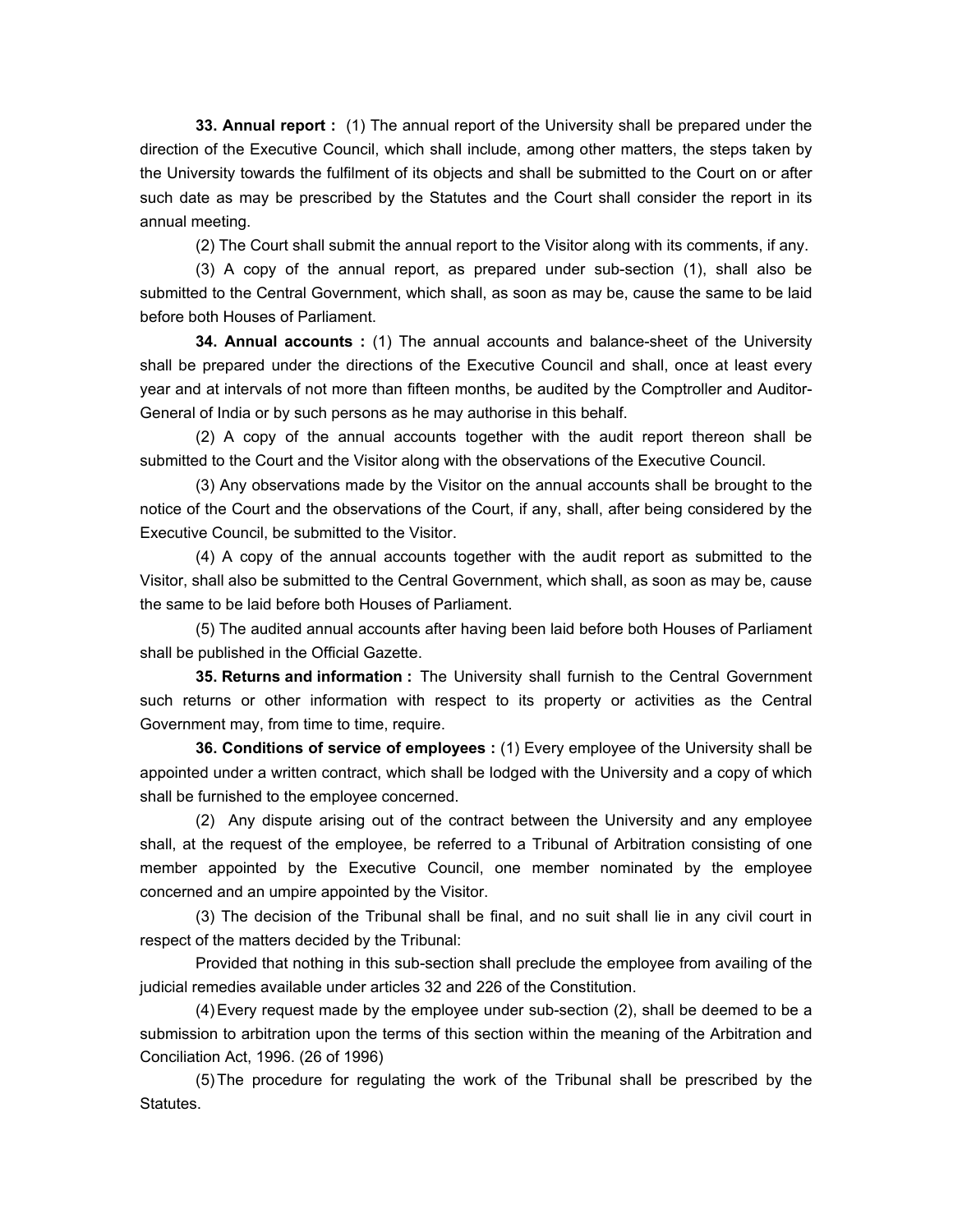**37. Procedure of appeal and arbitration in disciplinary cases against students :** (1) Any student or candidate for an examination whose name has been removed from the rolls of the University by the orders or resolution of the Vice-Chancellor, Discipline Committee or Examination Committee, as the case may be, and who has been debarred from appearing at the examinations of the University for more than one year may, within ten days of the date of receipt of such orders or copy of such resolution by him, appeal to the Executive Council and the Executive Council may confirm, modify or reverse the decision of the Vice-Chancellor or the Committee, as the case may be.

 (2) Any dispute arising out of any disciplinary action taken by the University against a student shall, at the request of such student, be referred to a Tribunal of Arbitration and the provisions of sub-sections (2), (3), (4) and (5) of section 35 shall, as far as may be, apply to a reference made under this sub-section.

**38. Right to appeal** : Every employee or student of the University or a College or an Institution maintained by the University or admitted to its privileges shall, notwithstanding anything contained in this Act, have a right to appeal within such time as may be prescribed by the Statutes, to the Executive Council against the decision of any officer or authority of the University or of the Principal or the management of any College or an Institution, as the case may be, and thereupon the Executive Council may confirm, modify or reverse the decision appealed against.

 **39. Provident and pension funds :** (1) The University shall constitute for the benefit of its employees such provident or pension fund or provide such insurance schemes as it may deem fit in such manner and subject to such conditions as may be prescribed by the Statutes.

 (2) Where such provident fund or pension fund has been so constituted, the Central Government may declare that the provisions of the Provident Funds Act, 1925, (19 of 1925) shall apply to such fund, as if it were a Government provident fund.

 **40. Disputes as to constitution of authorities and bodies :** If any question arises as to whether any person has been duly elected or appointed as, or is entitled to be, a member of any authority or other body of the University, the matter shall be referred to the Visitor whose decision thereon shall be final.

 **41. Filling of casual vacancies :** All casual vacancies among the members (other than ex officio members) of any authority or other body of the University shall be filled, as soon as may be, by the person or body who appoints, elects or co-opts the member whose place has become vacant and person appointed, elected or co-opted to a casual vacancy shall be a member of such authority or body for the residue of the term for which the person whose place he fills would have been a member.

 **42. Proceedings of authorities or bodies not invalidated by vacancies :** No act or proceedings of any authority or other body of the University shall be invalid merely by reason of the existence of a vacancy or vacancies among its members.

 **43. Protection of action taken in good faith :** No suit or other legal proceeding shall lie against any officer or other employee of the University for anything 'which is in good faith done or intended to be done in pursuance of any of the provisions of this Act, the Statutes or the Ordinances.

 **44. Mode of proof of University record :** Notwithstanding anything contained in the Indian Evidence Act, 1872 (1 of 1872) or in any other law for the time being in force, a copy of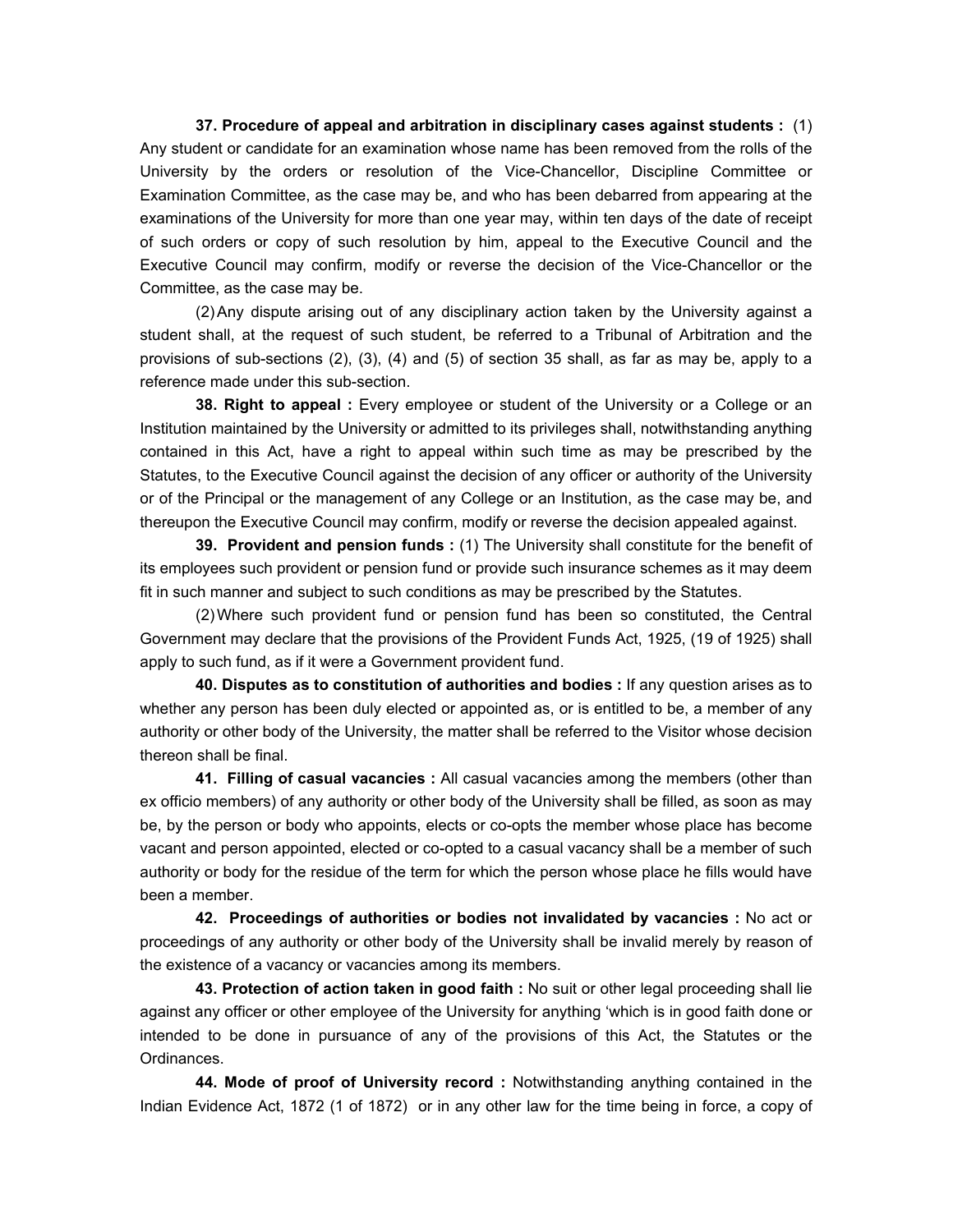any receipt, application, notice, order, proceeding or resolution of any authority or other body of the University, or any other document in possession of the University, or any entry in any register duly maintained by the University, if certified by the Registrar, shall be received as prima facie evidence of such receipt, application, notice, order, proceeding, resolution or document or the existence of entry in the register and shall be admitted as evidence of the matters and transactions therein where the original thereof would, if produced, have been admissible in evidence.

 **45. Power to remove difficulties :** (1) If any difficulty arises in giving effect to the provisions of this Act, the Central Government may, by order published in the Official Gazette, make such provisions, not inconsistent with the provisions of this Act, as appear to it to be necessary or expedient for removing the difficulty:

 Provided that no such order shall be made under this section after the expiry of three years from the commencement of this Act.

 (2) Every order made under sub-section (1) shall be laid, as soon as may be after it is made, before each House of Parliament, while it is in session, for a total period of thirty days which may be comprised in one session or in two or more successive sessions, and if, before the expiry of the session immediately following the session or the successive sessions aforesaid, both Houses agree in making any modification in the order or both Houses agree that the order should not be made, the order shall thereafter have effect only in such modified form or be of no effect, as the case may be; so, however, that any such modification or annulment shall be without prejudice to the validity of anything previously done under that order.

 **46. Statutes, Ordinances and Regulations to be published in the Offical Gazette and to be laid before Parliament :** (1) Every Statute, Ordinance or Regulation made under this Act shall be published in the Official Gazette.

 (2) Every Statute, Ordinance or Regulation made under this Act shall be laid, as soon as may be after it is made, before each House of Parliament, while it is in session, for a total period of thirty days which may be comprised in one session or in two or more successive sessions, and if, before the expiry of the session immediately following the session or the successive sessions aforesaid, both Houses agree in making any modification in the Statute, Ordinance or Regulation or both Houses agree that the Statute, Ordinance or Regulation should not be made, the Statute, Ordinance or Regulation shall thereafter have effect only in such modified form or be of no effect, as the case may be; so, however, that any such modification or annulment shall be without prejudice to the validity of anything previously done under that Statute, Ordinance or Regulation.

 (3) The power to make Statutes, Ordinances or Regulations shall include the power to give retrospective effect, from a date not earlier than the date of commencement of this Act, to the Statutes, Ordinances or Regulations or any of them but no retrospective effect shall be given to any Statute, Ordinance or Regulation so as to prejudicially affect the interests of any person to whom such Statute, Ordinance or Regulation may be applicable.

 **47. Transitional provisions :** Notwithstanding anything contained in this Act and the Statutes,-

(a) the first Chancellor and the first Vice-Chancellor shall be appointed by the Central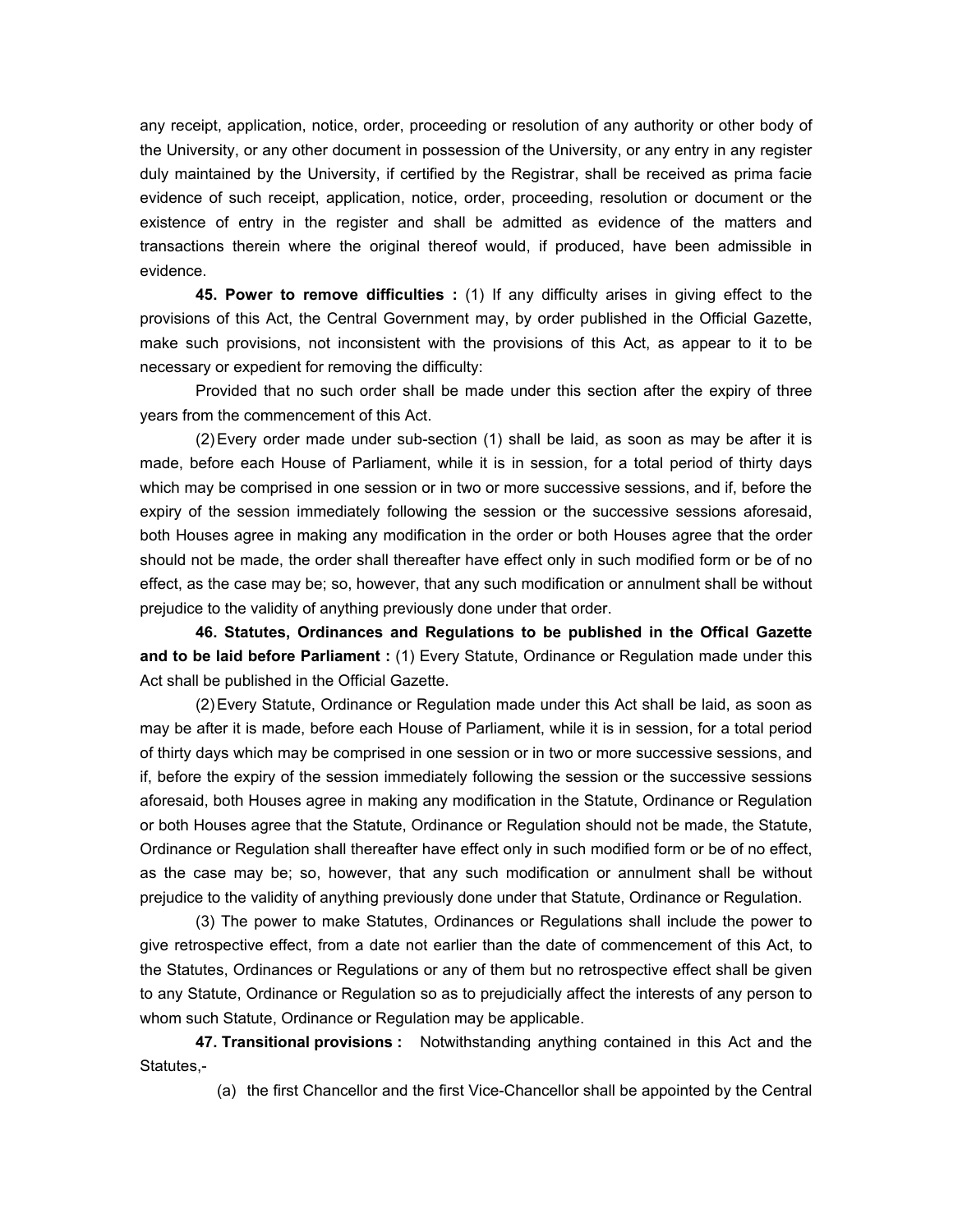Government in such manner and on such conditions as may be deemed fit and each of the said officer shall hold office for such term, not exceeding five years, as may be specified by the Central Government;

 (b) the first Registrar and the first Finance Officer shall be appointed by the Central Government and each of the said officers shall hold office for a term of three years;

 (c) the first Court and the first Executive Council shall consist of not more than thirty one members and eleven members, respectively, who shall be nominated by the Central Government and shall hold office for a term of three years;

 (d) the first College Development Council shall consist of not more than eleven members, who shall be nominated by the Central Government and they shall hold office for a term of three years;

 (e) the first Academic Council shall consist of not more than twenty-one members, who shall be nominated by the Central Government and they shall hold office for a term of three years:

 Provided that if any vacancy occurs in the above offices or authorities, the same shall be filled by appointment or nomination, as the case may be, by the Central Government, and the person so appointed or nominated shall hold office for so long as the officer or member in whose place he is appointed or nominated would have held office, if such vacancy had not occurred.

 **48. Repeal of Arunachal Pradesh :** (1) The Rajiv Gandhi University Act, 1984 (Act 1 of 1984) is hereby repealed.

(2) Notwithstanding such repeal, -

 (a) all appointments made, orders issued, degrees and other academic distinctions conferred, diplomas and certificates awarded, privileges granted, or other things done under the Rajiv Gandhi University Act, 1984 (Arunachal Pradesh Act 1 of 1984) shall be deemed to have been respectively made, issued conferred, awarded, granted or done under the corresponding provisions of this Act and, except as otherwise provided by or under this Act or the Statutes continue in force unless and until they are superseded by any order made under this Act or the Statutes; and

 (b) all proceedings of Selection Committees for the appointment or promotion of teachers that took place before the commencement of this Act and all actions of the Executive Council in respect of the recommendations of such Selection Committees where no orders of appointment on the basis thereof were passed before the commencement of this Act shall, notwithstanding that the procedure for selection has been modified by this Act, be deemed to have been valid but further proceeding in connection with such pending selections shall be taken in accordance with the provisions of this Act and be continued from the stage where they stood immediately before such commencement, except if the concerned authorities take, with the approval of the Visitor, a decision to the contrary.

 **49. Amendment of Act 24 of 1973 :** In the North-Eastern Hill University Act, 1973

 (i) in section 1, in sub-section (2), for the words "States of Meghalaya and Arunachal Pradesh", the words "State of Meghalaya" shall be substituted;

 (ii) in section 2, in clause (l), for the words "States of Meghalaya and Arunachal Pradesh", the words "State of Meghalaya" shall be substituted;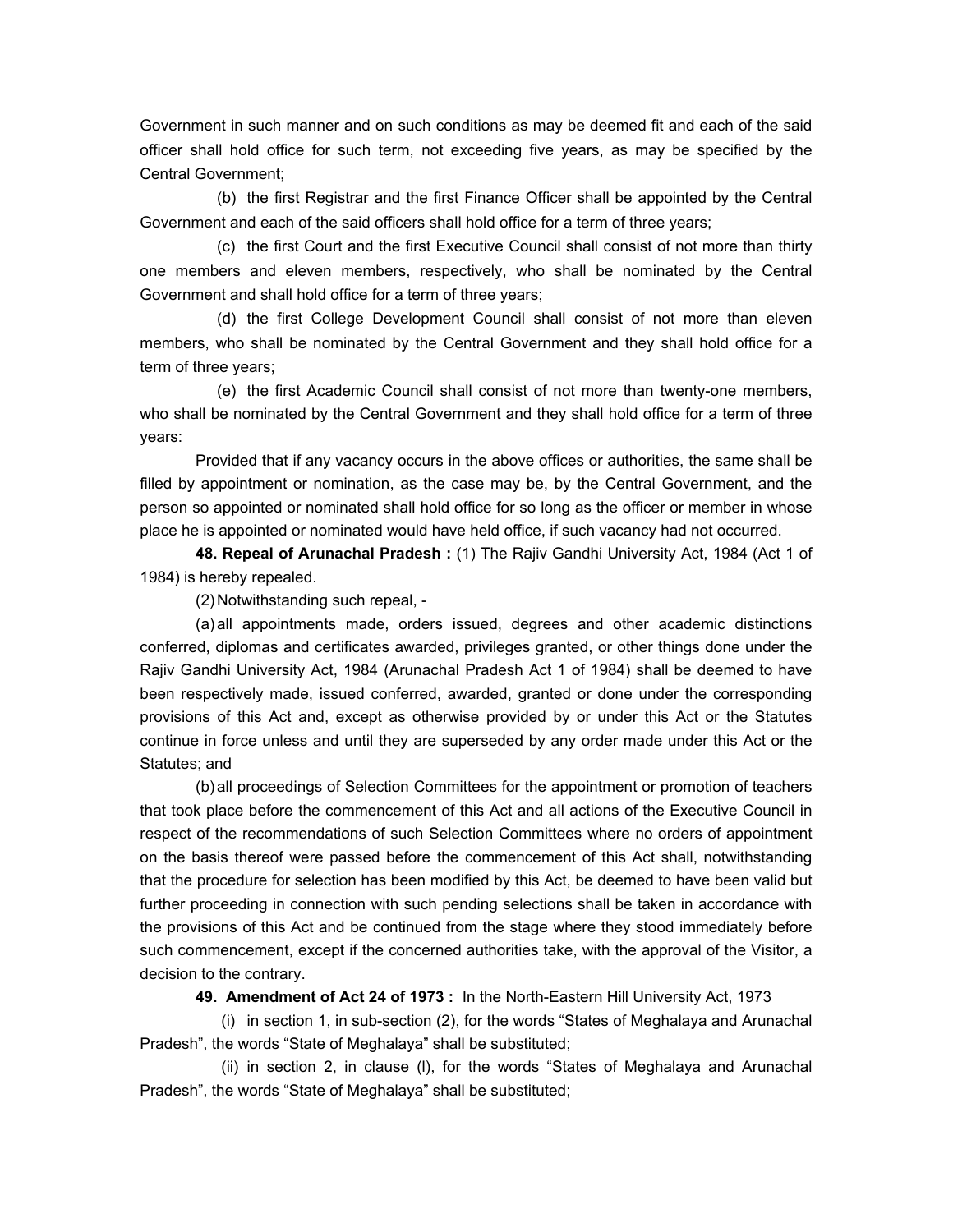(iii) in section 6, in sub-section (l), for the words "States of Meghalaya and Arunachal Pradesh", the words "State of Meghalaya" shall be substituted.

### **THE SCHEDULE**

#### **(See section 30)**

#### **THE STATUTES OF THE UNIVERSITY**

 **1. The Chancellor :** (1) The Chancellor shall be appointed by the Visitor from a panel of not less than three persons recommended by the Executive Council from amongst persons of eminence in the academic or public life of the country:

 Provided that if the Visitor does not approve of any of the persons so recommended, he may call for fresh recommendations from the Executive Council.

 (2) The Chancellor shall hold office for a term of five years and shall not be eligible for reappointment:

 Provided that notwithstanding the expiry of his term of office, the Chancellor shall continue to hold office until his successor enters upon his office.

 **2. The Vice-Chancellor :** (1) The Vice-Chancellor shall be appointed by the Visitor from a panel of not less than three persons who shall be recommended by a Committee as constituted under clause (2):

 Provided that if the Visitor does not approve of any of the persons included in the panel, he may call for an extended fresh panel.

 (2) The Committee referred to in clause (i) shall consist of three persons, out of whom two shall be nominated by the Executive Council and one by the Visitor and the nominee of the Visitor shall be the convener of the Committee:

 Provided that none of the members of the Committee shall be an employee of the University or an Institution maintained by or admitted to the privileges of the University or a member of any authority of the University.

(3) The Vice-Chancellor shall be a whole-time salaried officer of the University.

 (4) The Vice-Chancellor shall hold office for a term of five years from the date on which he enters upon his office, or until he attains the age of sixty-five years, whichever is earlier, and he shall not be eligible for re-appointment:

 Provided that notwithstanding the expiry of the said period of five years, he shall continue in office until his successor is appointed and enters upon his office:

 Provided further that the Visitor may direct any Vice-Chancellor after his term has expired, to continue in office for such period, not exceeding a total period of One year, as may be specified by him.

 (5) The emoluments and other conditions of service of the Vice-Chancellor shall be as follows:-

 (i) the Vice-Chancellor shall be paid a monthly salary and allowances, other than house rent allowance, at the rates fixed by the Central Government from time to time and he shall be entitled, without payment of rent, to use a furnished residence throughout his term of office and no charge shall fall on the Vice-Chancellor in respect of the maintenance of such residence;

 (ii) the Vice-Chancellor shall be entitled to such terminal benefits and allowances as may be fixed by the Central Government from time to time:

Provided that where an employee of the University, or a college or an Institution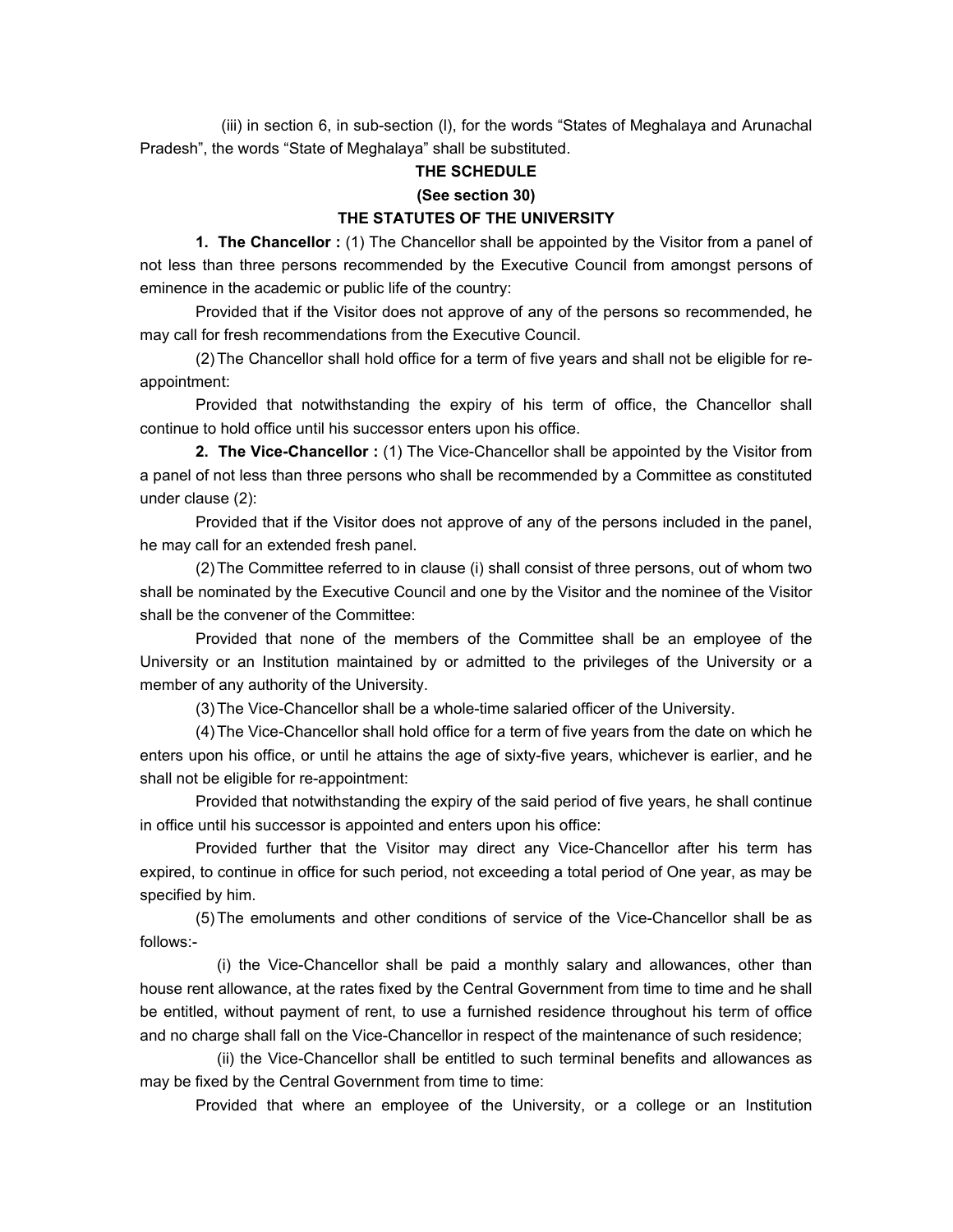maintained by, or admitted to the privileges of the University, or of any other University or any college or Institution maintained by or admitted to the privileges of such other University, is appointed as the Vice-Chancellor, he may be allowed to continue to contribute to any provident fund of which he is a member and the University shall contribute to the account of such person in that provident fund at the same rate at which the person had been contributing immediately before his appointment as the Vice-Chancellor:

 Provided further that where such employee had been member of any pension scheme, the University shall make the necessary contribution to such scheme;

 (iii) the Vice-Chancellor shall be entitled to travelling allowance at such rates as may be fixed by the Executive Council;

 (iv) the Vice-Chancellor shall be entitled to leave on full pay at the rate of thirty days in a calendar year and the leave shall be credited to his account in advance in two half-yearly instalments of fifteen days each on the first day of January and July every year:

 Provided that if the Vice-Chancellor assumes or relinquishes charge of the office of the Vice-Chancellor during the currency of a half year, the leave shall be credited proportionately at the rate of two and-a-half days for each completed month of service;

 (v) in addition to the leave referred to in sub-clause (iv) the Vice-Chancellor shall also be entitled to half-pay leave at the rate of twenty days for each completed year of service, and half-pay leave may also be availed of as commuted leave on full pay on medical certificate:

 Provided that when such commuted leave is availed of, twice the amount of half-pay leave shall be debited against half-pay leave due.

 (6) If the office of the Vice-Chancellor becomes vacant due to death, resignation or otherwise, or if he is unable to perform his duties due to ill-health or any other cause, the Pro-Vice-Chancellor shall perform the duties of the Vice-Chancellor:

 Provided that if the Pro-Vice-Chancellor is not available, the senior most Professor shall perform the duties of the Vice-Chancellor until a new Vice-Chancellor assumes office or until the existing Vice-Chancellor resumes the duties of his office, as the case may be.

 **3. Powers and duties of the Vice-Chancellor :** (1) The Vice-Chancellor shall be the ex officio Chairman of the Executive Council, the Academic Council and the Finance Committee and shall, in the absence of the Chancellor, preside at the Convocations held for conferring degrees and at meetings of the Court.

 (2) The Vice-Chancellor shall be entitled to be present at, and address, any meeting of any authority or other body of the University, but shall not be entitled to vote thereat unless he is a member of such authority or body.

 (3) It shall be the duty of the Vice-Chancellor to see that this Act, the Statutes, the Ordinances and the Regulations are duly observed and he shall have all the powers necessary to ensure such observance.

 (4) The Vice-Chancellor shall have all the powers necessary for the proper maintenance of discipline in the University and he may delegate any such powers to such person or persons as he deems fit.

 (5) The Vice-Chancellor shall have the power to convene or cause to be convened the meetings of the Executive Council, the Academic Council and the Finance Committee.

 **4. Pro–Vice-Chancellor :**(1) The Pro-Vice-Chancellor shall be appointed by the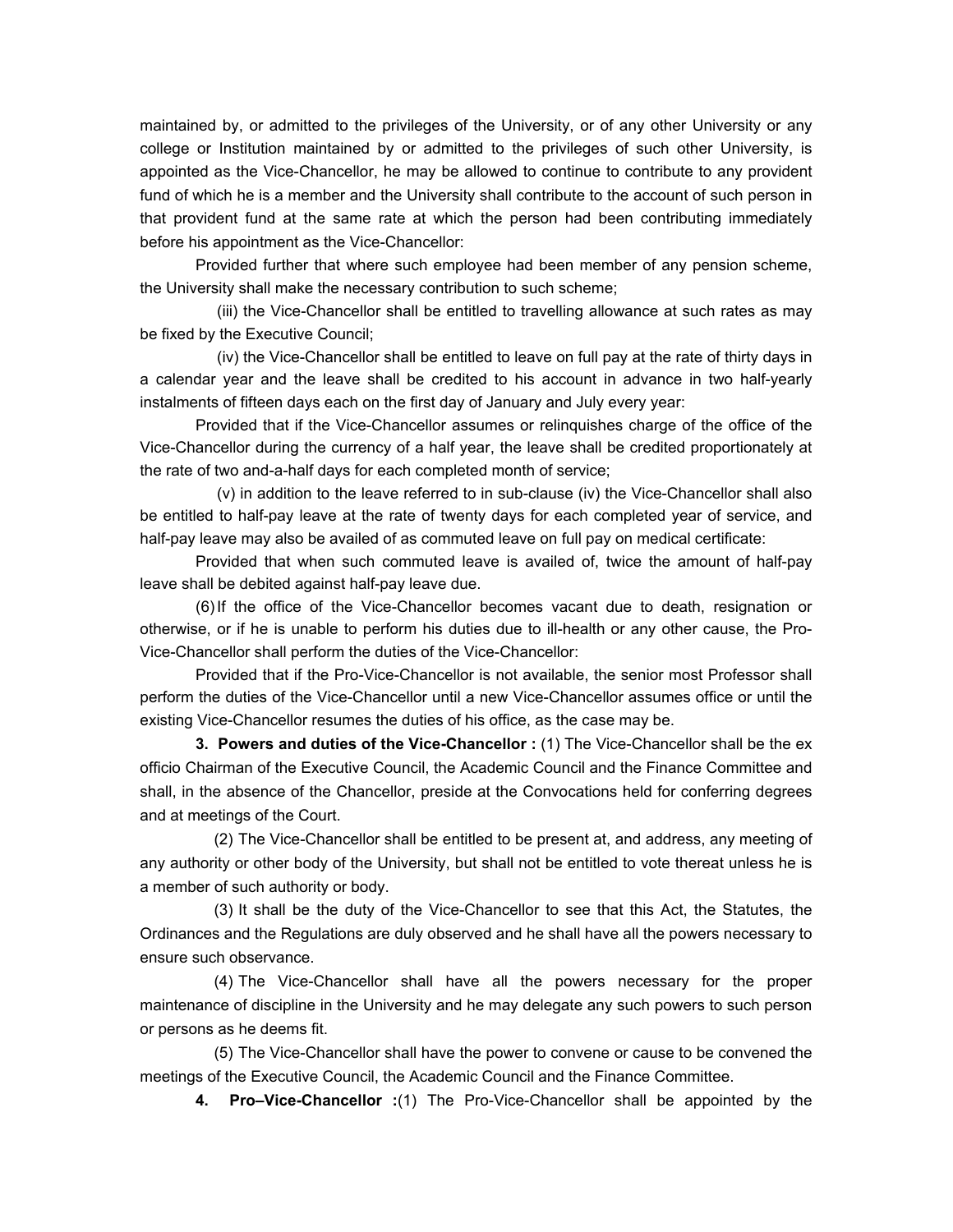Executive Council on the recommendation of the Vice-Chancellor:

 Provided that where the recommendation of the Vice-Chancellor is not accepted by the Executive Council, the matter shall be referred to the Visitor who may either appoint the person recommended by the Vice-Chancellor or ask the Vice-Chancellor to recommend another person to the Executive Council:

 Provided further that the Executive Council may, on the recommendation of the Vice-Chancellor, appoint a Professor to discharge the duties of a Pro-Vice-Chancellor in addition to his own duties as a Professor.

 (2) The term of office of a Pro-Vice-Chancellor shall be such as may be decided by the Executive Council but it shall not in any case exceed five years or until the expiration of the term of office of the Vice-Chancellor, whichever is earlier:

 Provided that a Pro-Vice-Chancellor whose term of office has expired shall be eligible for re-appointment:

 Provided further that, in any case, a Pro-Vice-Chancellor shall retire on attaining the age of sixty-five years:

 Provided also that a Pro-Vice-Chancellor shall, while discharging the duties of the Vice-Chancellor under clause (6) of Statute 2, continue in office notwithstanding the expiration of his term of office as Pro-Vice-Chancellor, until the Vice-Chancellor resumes office or a new Vice-Chancellor assumes office, as the case may be.

 (3) The emoluments and other terms and conditions of service of a Pro-Vice-Chancellor shall be such as may be prescribed by the Ordinances.

 (4) The Pro-Vice-Chancellor shall assist the Vice-Chancellor in respect of such matters as may be specified by the Vice-Chancellor in this behalf, from time to time, and shall also exercise such powers and perform such duties as may be assigned or delegated to him by the Vice-Chancellor.

 **5. Deans of Faculties :** (1) Every Dean of Faculty shall be appointed by the Vice-Chancellor from amongst the Professors in the Faculty by rotation in the order of seniority for a period of three years:

 Provided that in case there is only one Professor or no Professor in a Faculty, the Dean shall be appointed, for the time being, from amongst the Professor, if any, and the Readers in the Faculty by rotation in the order of seniority:

 Provided further that a Dean on attaining the age of sixty-two years shall cease to hold office as such.

 (2) When the office of the Dean is vacant or when the Dean is, by reason of illness, absence or any other cause, unable to perform duties of his office, the duties of the office shall be performed by the senior-most Professor or Reader, as the case may be; in the Faculty.

 (3) The Dean shall be the Head of the Faculty and shall be responsible for the conduct and maintenance of the standards of teaching and research in the Faculty and shall have such other functions as may be prescribed by the Ordinances.

 (4) The Dean shall have the right to be present and to speak at any meeting of the Boards of Studies or Committees of the Faculty as the case may be, but shall not have the right to vote thereat unless he is a member thereof,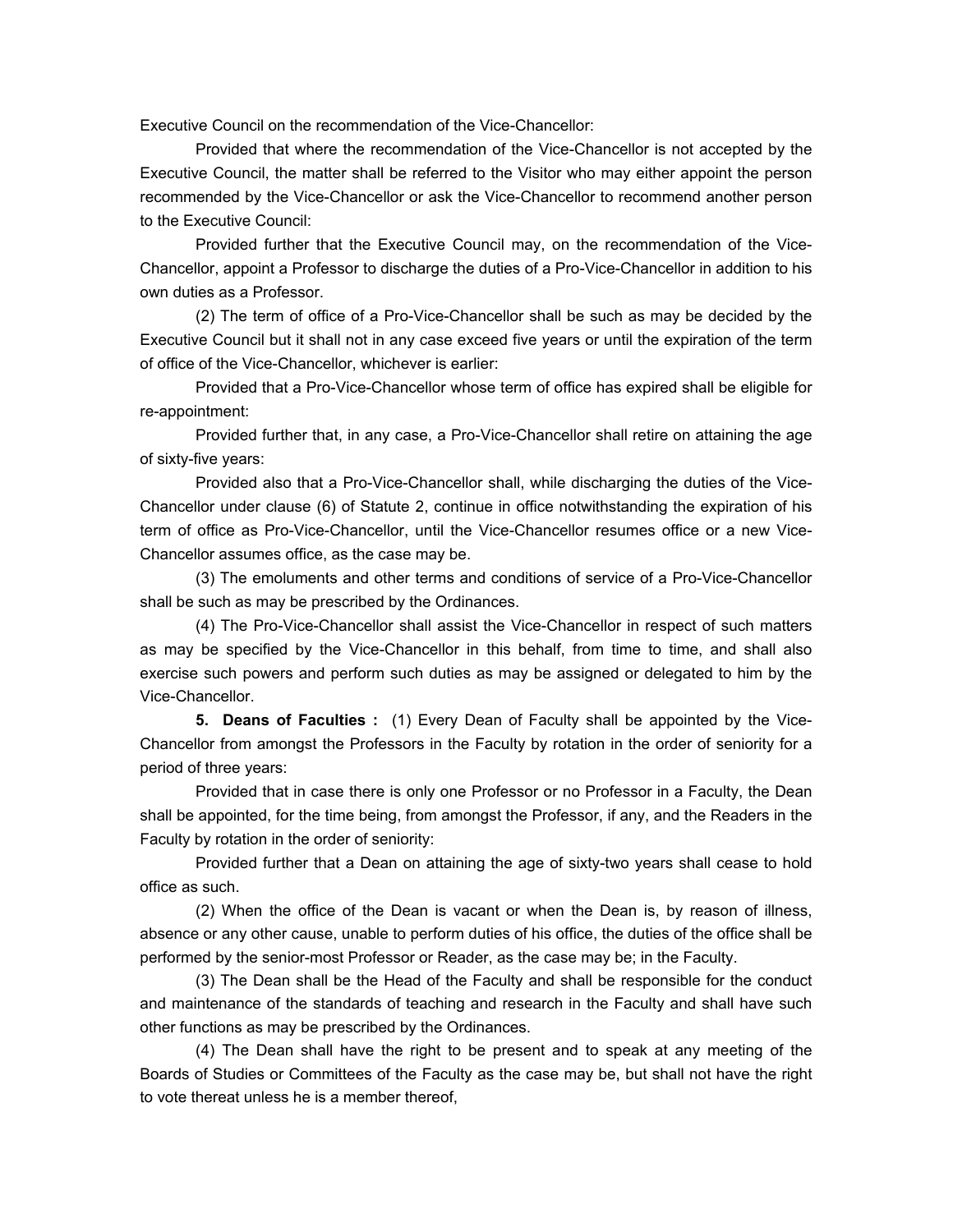**6. The Registrar :** (1) The Registrar shall be appointed by the Executive Council on the recommendation of a Selection Committee constituted for the purpose and shall be a whole-time salaried officer of the University.

(2) He shall be appointed for a term of five years and shall be eligible for re-appointment.

 (3) The emoluments and other terms and conditions of service of the Registrar shall be such as may be prescribed by the Executive Council from time to time:

Provided that the Registrar shall retire on attaining the age of sixty-two years:

 Provided further that a Registrar shall, notwithstanding his attaining the age of sixty-two years, continue in office until his successor is appointed and enters upon his office or until the expiry of a period of one year, whichever is earlier.

 (4) When the office of the Registrar is vacant or when the Registrar is, by reason of illness, absence or any other cause, unable to perform the duties of his office, the duties of the office shall be performed by such person as the Vice-Chancellor may appoint for the purpose.

 (5) (a) The Registrar shall have power to take disciplinary action against such of the employees, excluding teachers and other academic staff, as may be specified in the order of the Executive Council and to suspend them pending inquiry, to administer warnings to them or to impose on them the penalty of censure or the withholding of increment:

 Provided that no such penalty shall be imposed unless the person has been given a reasonable opportunity of showing cause against the action proposed to be taken in regard to him.

 (b) An appeal shall lie to the Vice-Chancellor against any order of the Registrar imposing any of the penalties specified in sub-clause (a).

 (c) In a case where the inquiry discloses that a punishment beyond the power of the Registrar is called for, the Registrar shall, upon the concluding of the inquiry, make a report to the' Vice-Chancellor along with his recommendations:

 Provided that an appeal shall lie to the Executive Council against an order of the Vice-Chancellor imposing any penalty.

 (6) The Registrar shall be the ex officio Secretary of the Executive Council, the Academic Council, and the college Development Council but shall not be deemed to be a member of any of these authorities and he shall be the ex officio Member-Secretary of the Court.

(7) It shall be the duty of the Registrar—

 (a) to be the custodian of the records, the common seal and such other property of the University as the Executive Council shall commit to his charge;

 (b) to issue all notices convening meetings of the Court, the Executive Council, the Academic Council college the Development Council and of any Committees appointed by those authorities;

 (c) to keep the minutes of all the meetings of the Court, the Executive Council, the Academic Council the college Development Council and of any Committees appointed by those authorities;

 (d) to conduct the official correspondence of the Court, the Executive Council the Academic Council and the College Development Council;

 (e) to supply to the Visitor copies of the agenda of the meetings of the authorities of the University as soon as they are issued and the minutes of such meetings;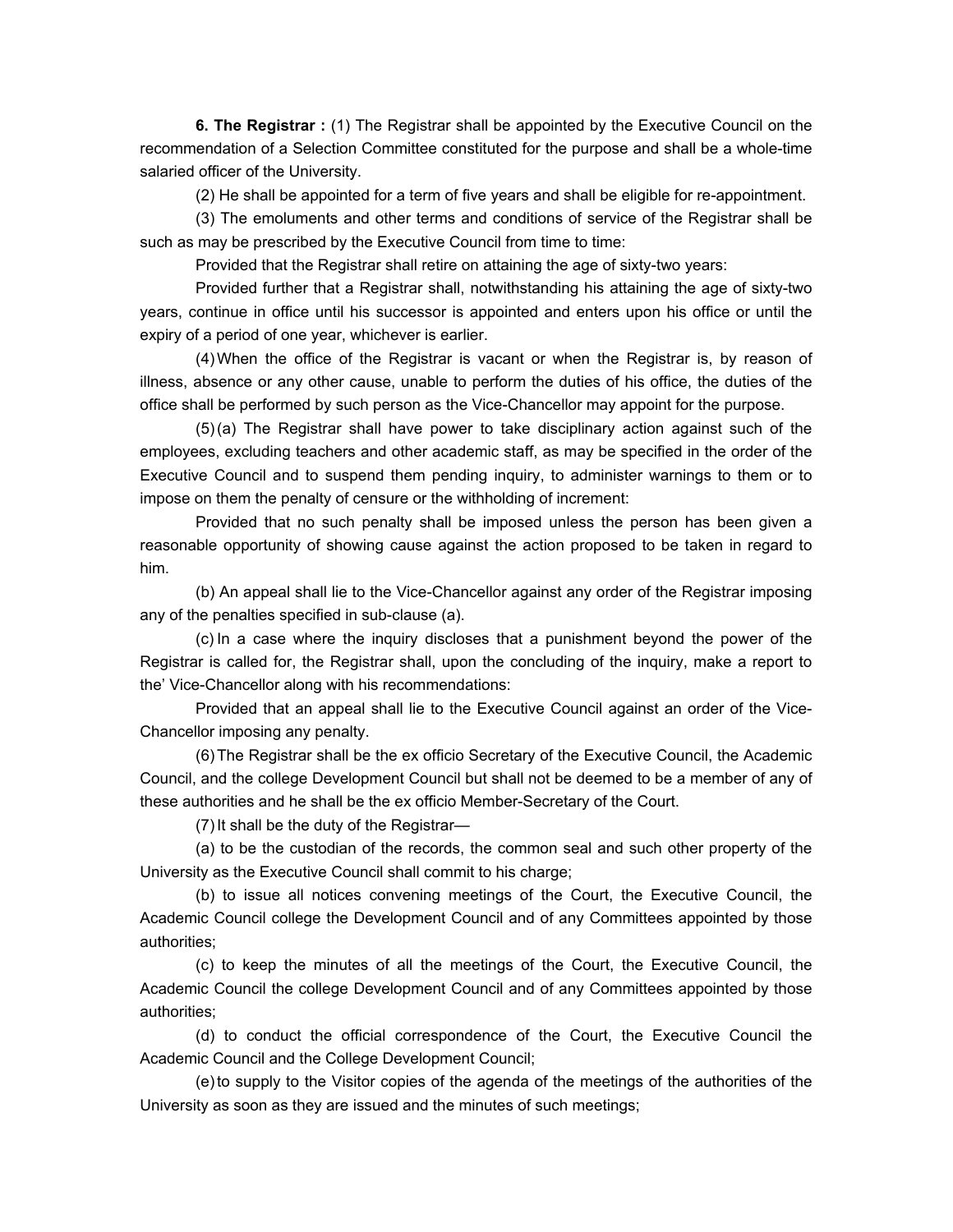(f) to represent the University in suits or proceedings by or against the University, sign powers of attorney and verify pleadings or depute his representative for the purpose; and

 (g) to perform such other duties as may be specified in the Statutes, the Ordinances or the Regulations or as may be required from time to time by the Executive Council or the Vice-Chancellor.

 **7. The Finance Officer :** (1) The Finance Officer shall be appointed by the Executive Council on the recommendations of a Selection Committee constituted for the purpose and be shall be a whole-time salaried office of the University.

 (2)The Finance Officer shall be appointed for a term of five years and shall be eligible for re-appointment.

 (3) The emoluments and other terms and conditions of service of the Finance Officer shall be such as may be prescribed by the Executive Council from time to time:

Provided that the Finance Officer shall retire on attaining the age of sixty-two years:

 Provided that the Finance Officer shall, notwithstanding his attaining the age of sixty-two years, continue in office until his successor is appointed and enters upon his office or until the expiry of a period of one year, whichever is earlier.

 (4) When the office of the Finance Officer is vacant or when the Finance Officer is, by reason of illness, absence or any other cause, unable to perform the duties of his office, the duties of the office shall be performed by such person as the Vice-Chancellor may appoint for the purpose.

 (5) The Finance Officer shall be ex officio Secretary of the Finance Committee, but shall not be deemed to be a member of such Committee.

(6) The Finance Officer shall—

 (a) exercise general supervision over the funds of the University and shall advise it as regards its financial policy; and

 (b) perform such other financial functions as may be assigned to him by the Executive Council or as may be prescribed by the Statutes or the Ordinances.

(7) Subject to the control of the Executive Council, the Finance Officer shall—

 (a) hold and manage the property and investments of the University including trust and endowed property;

 (b) ensure that the limits fixed by the Executive Council for recurring and nonrecurring expenditure for a year are not exceeded and that all moneys are expended on the purpose for which they are granted or allotted;

 (c) be responsible for the preparation of annual accounts and the budget of the University and for their presentation to the Executive Council;

 (d) keep a constant watch on the state of the cash and bank balances and on the state of investments;

 (e) watch the progress of the collection of revenue and advise on the methods of collection employed;

 (f) ensure that the registers of buildings, land, furniture and equipment are maintained up-to-date and that stock-checking is conducted, of equipment and other consumable materials in all offices, Departments, University, Institutes, Centres and Specialised Laboratories;

(g) bring to the notice of the Vice-Chancellor unauthorised expenditure and other financial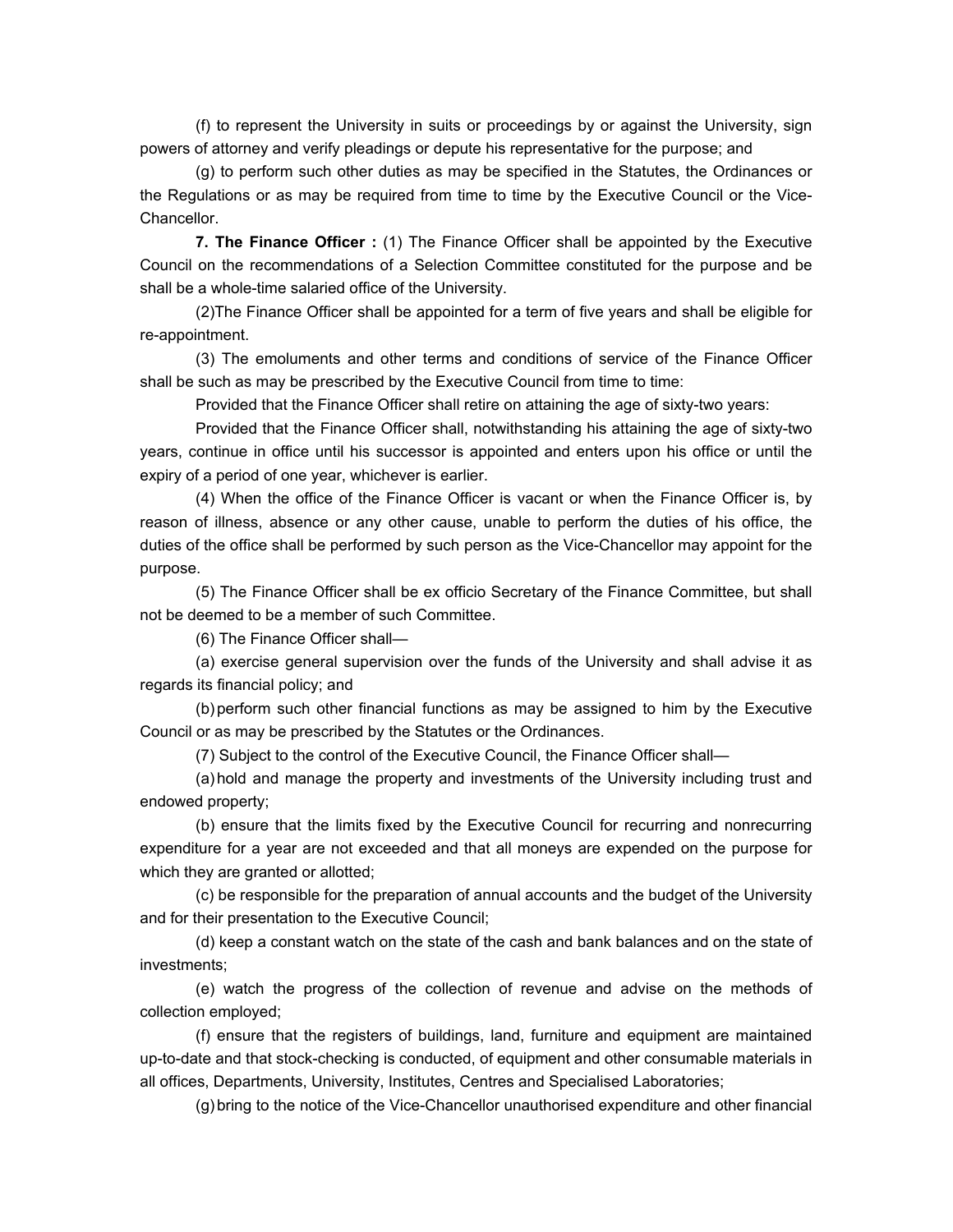irregularities and suggest disciplinary action against persons at fault; and

 (h) call for from any office, Department, Centre, Laboratory, College or Institution maintained by the University any information or returns that he may consider necessary for the performance of his duties.

 (8) Any receipt given by the Finance Officer or the person or persons duly authorised in this behalf by the Executive Council for any money payable to the University shall be sufficient discharge for payment of such money.

 **8. The Controller of Examinations :** (1) The Controller of Examinations shall be appointed by the Executive Council on the recommendations of a Selection Committee constituted for the purpose and he shall be a whole-time salaried officer of the University.

 (2) The Controller of Examinations shall be appointed for a term of five years and shall be eligible for re-appointment.

 (3) The emoluments and other terms and conditions of service of the Controller of Examinations shall be such as may be prescribed by the Executive Council from time to time:

 Provided that the Controller of Examinations shall retire on attaining the age of sixty-two years:

 Provided further that the Controller of Examinations shall, notwithstanding his attaining the age of sixty-two years, continue in office until his successor is appointed and enters upon his office or until the expiry of a period of one year, whichever is earlier.

 (4) When the office of the Controller of Examinations is vacant or when the Controller of Examinations is, by reason of illness, absence or any other cause, unable to perform the duties of his office, the duties of the office shall be performed by such person as the Vice-Chancellor may appoint for the purpose.

 (5) The Controller of Examinations shall arrange for and superintend the examinations of the University in the manner prescribed by the Ordinances.

 **9. The Librarian :** (1) The Librarian shall be appointed by the Executive Council on the recommendations of the Selection Committee constituted for the purpose and he shall be a whole-time salaried officer of the University.

 (2) The Librarian shall exercise such powers and perform such duties as may be assigned to him by the Executive Council.

 **10. Meetings of the Court :** (1) An annual meeting of the Court shall be held on a date to be fixed by the Executive Council unless some other date has been fixed by the Court in respect of any year.

 (2) At the annual meeting of the Court, a report on the working of the University during the previous year, together with a statement of the receipts and expenditure, the balance sheet as audited, and the financial estimates for the next year shall be presented.

 (3) A copy of the statement of receipts and expenditure, the balance sheet and the financial estimates referred to in clause (2) shall be sent to every member of the Court at least seven days before the date of the annual meeting.

 (4) Special meetings of the Court may be convened by the Executive Council or the Vice-Chancellor or if there is no Vice-Chancellor, the Pro-Vice-Chancellor or if there is no Pro-Vice-Chancellor, by the Registrar.

(5) Eleven members of the Court shall form a quorum for a meeting of the Court.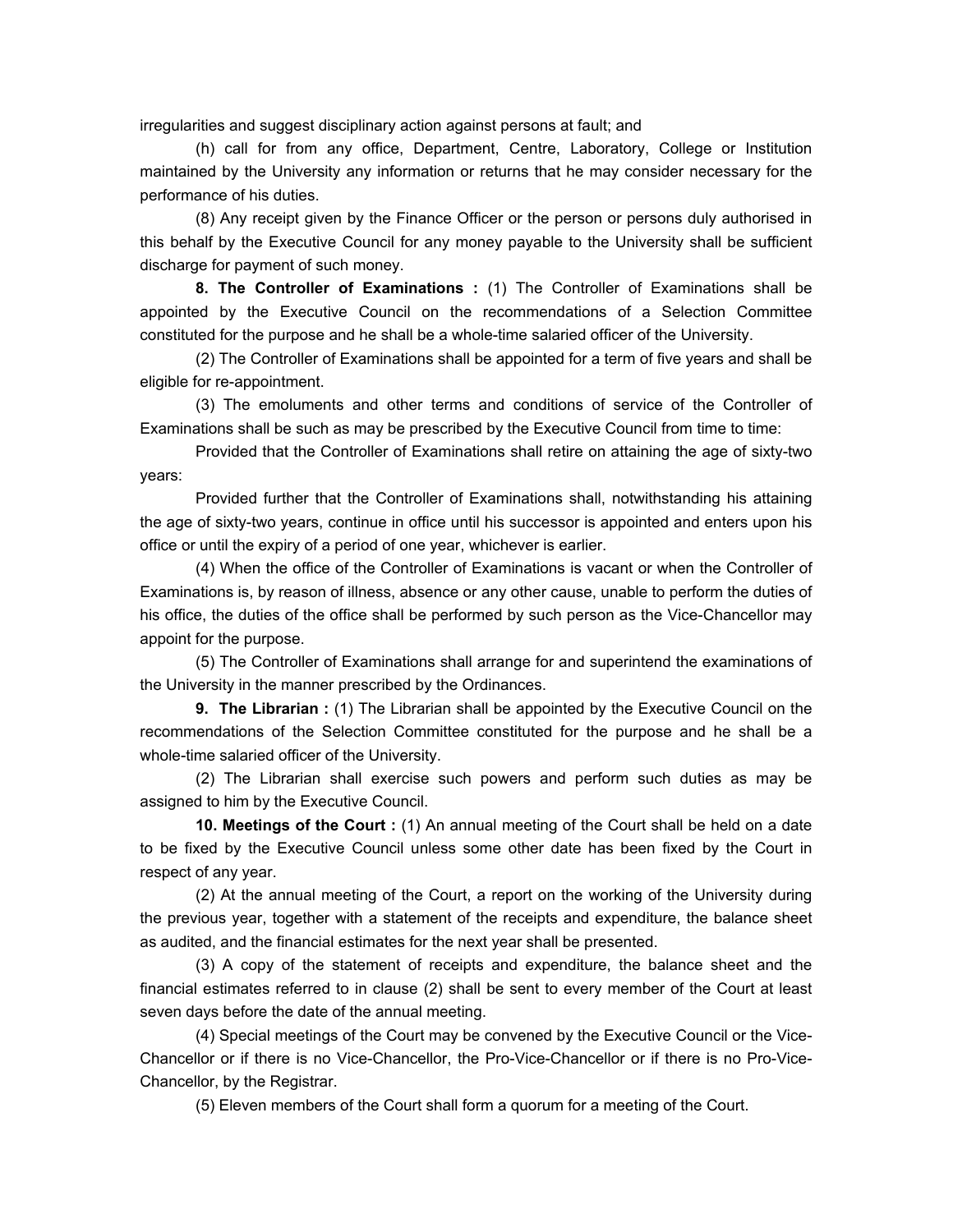**11. Quorum for meeting of the Executive Council :** Seven members of the Executive Council shall form a quorum for a meeting of the Executive Council.

 **12. Powers and functions of the Executive Council :** (1) The Executive Council shall have the power of management and administration of the revenues and property of the University and the conduct of all administrative affairs of the University not otherwise provided for.

 (2) Subject to the provisions of the Act, the Statutes and the Ordinances, the Executive Council shall, in addition to all other powers vested in it, have the following powers, namely:—

 (i) to create teaching and other academic posts, to determine the number and emoluments of such posts and to define the' duties and conditions of service of Professors, Readers, Lecturers and other academic staff:

 Provided that no action shall be taken by the Executive Council in respect of the number and qualifications of teachers and other academic staff otherwise than after consideration of the recommendations of the Academic Council;

 (ii) to appoint such Professors, Readers, Lecturers and other academic staff, as may be necessary, on the recommendation of the Selection Committee constituted for the purpose and to fill up temporary vacancies therein;

 (iii) to recognise persons as University recognised teachers in the manner prescribed by the Ordinances;

 (iv) to create administrative, ministerial and other necessary posts (including Chairs) and to make appointments thereto in the manner prescribed by the Ordinances;

 (v) to grant leave of absence to any officer of the University other than the Chancellor and Vice-Chancellor, and to make necessary arrangements for the discharge of the functions of such officer during his absence;

 (vi) to regulate and enforce discipline among employees in accordance with the Statutes and the Ordinances;

 (vii) to manage and regulate the finances, accounts, investments, property, business and all other administrative affairs of the University and for that purpose to appoint such agents as it may think fit;

 (viii) to fix limits on the total recurring and the total non-recurring expenditure for a year on the recommendation of the Finance Committee;

 (ix) to invest any money belonging to the University, including any unapplied income, in such stocks, funds, share or securities, from time to time as it may think fit or in the purchase of immovable property in India, with the like powers of varying such investment from time to time;

 (x) to transfer or accept transfers of any movable or immovable property on behalf of the University;

 (xi) to provide buildings, premises, furniture and apparatus and other means needed for carrying on the work of the University;

(xii) to enter into, vary, carry out and cancel contracts on behalf of the University;

 (xiii) to entertain, adjudicate upon, and if thought fit, to redress any grievances of the employees and students of the University who may, for any reason, feel aggrieved;

 (xiv) to appoint examiners and moderators and, if necessary, to remove them, and to fix their fees, employment and travelling and other allowances, after consulting the Academic Council;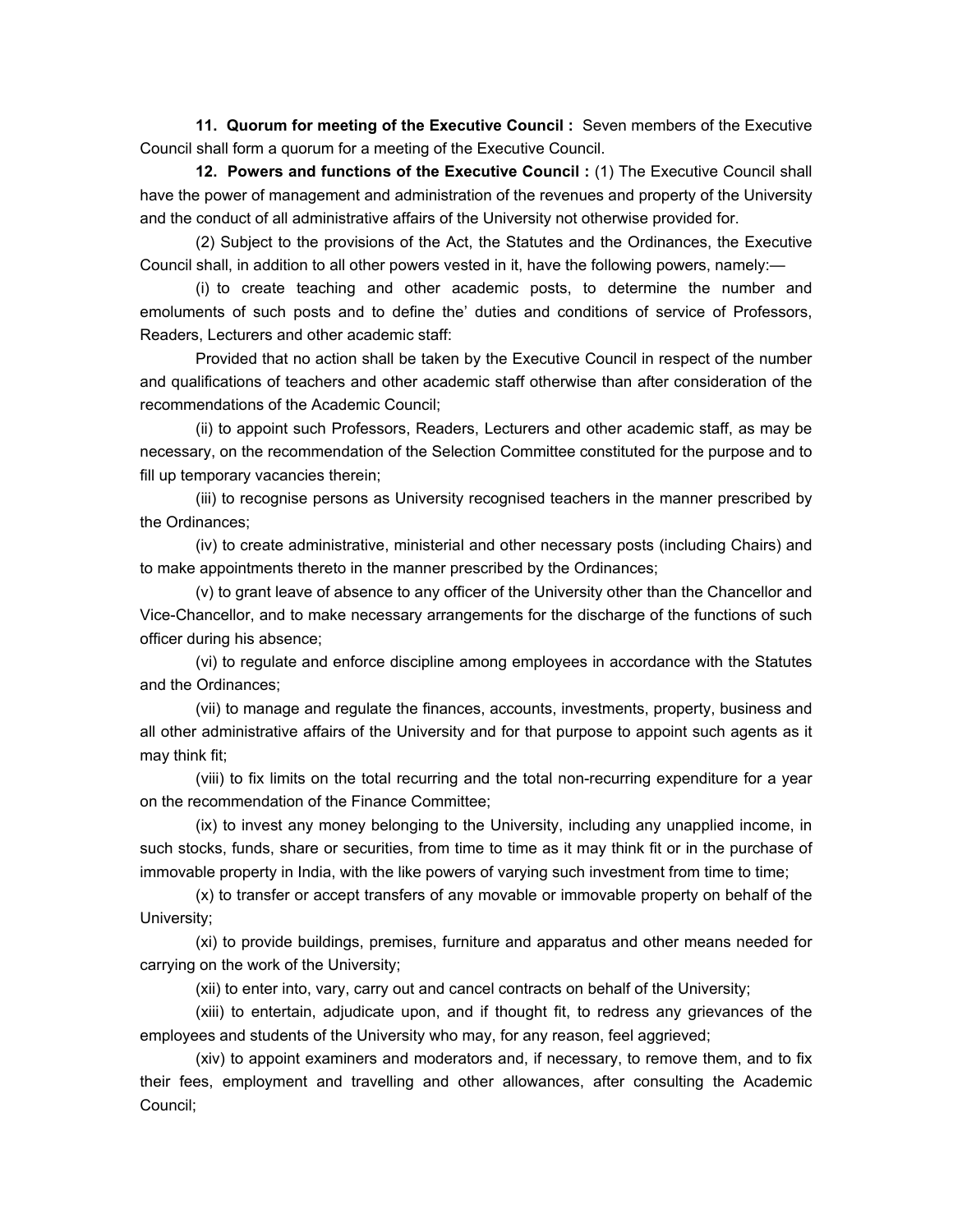(xv) to select a common seal for the University and provide for the custody and use of such seal;

 (xvi) to make such special arrangements as may be necessary for the residence of women students;

(xvii) to institute fellowships, scholarships, studentships, medals and prizes;

 (xviii) to provide for the appointment of Visiting Professors, Emeritus Professors, Consultants and Scholars and determine the terms and conditions of such appointments; and

 (xix) to exercise such other powers and perform such other duties as may be conferred or imposed on it by the Act or the Statutes.

 **13. Quorum for meetings of the Academic Council :** Nine members of the Academic Council shall form a quorum for a meeting of the Academic Council.

 **14. Powers and functions of the Academic Council :** Subject to the provisions of this Act, the Statutes and the Ordinances, the Academic Council shall, in addition to all other powers vested in it, have the following powers, namely:—

 (a) to exercise general supervision over the academic policies of the University and to give directions regarding methods of instruction, co-ordination of teaching among the Colleges and the Institutions, evaluation of research and improvement of academic standards;

 (b) to bring about and promote inter-Faculty co-ordination and to establish or appoint such committees or boards as may be deemed necessary for the purpose;

 (c) to consider matters of general academic interest either on its own initiative, or on a reference by a Faculty or the Executive Council, and to take appropriate action thereon; and

 (d) to frame such regulations and rules consistent with the Statutes and the Ordinances regarding the academic functioning of the University, discipline, residence, admissions, award of fellowships and studentships, fees, concessions, corporate life and attendance.

 **15. Faculties and Departments :** (1) The University shall have such Faculty as may be specified in the Statutes.

 (2) Every Faculty shall have a Faculty Board and the members of the first Faculty Board shall be nominated by the Executive Council for a period of three years.

 (3) The composition, powers and functions of a Faculty Board shall be prescribed by the Ordinances.

 (4) The conduct of the meetings of a School Faculty and the quorum required for such meetings shall be prescribed by the Ordinances.

 (5) (a) Every Faculty shall consist of such Departments as may be assigned to it by the Ordinances:

 Provided that the Executive Council may, on the recommendation of the Academic Council, establish Centres of Studies to which may be assigned such teachers of the University as the Executive Council may consider necessary.

(b) Each Department shall consist of the following members, namely:—

(i) Teachers of the Department;

(ii) Persons conducting research in the Department;

(iii) Dean of the Faculty;

(iv) Honorary Professors, if any, attached to the Department; and

(v) Such other persons as may be members of the Department in accordance with the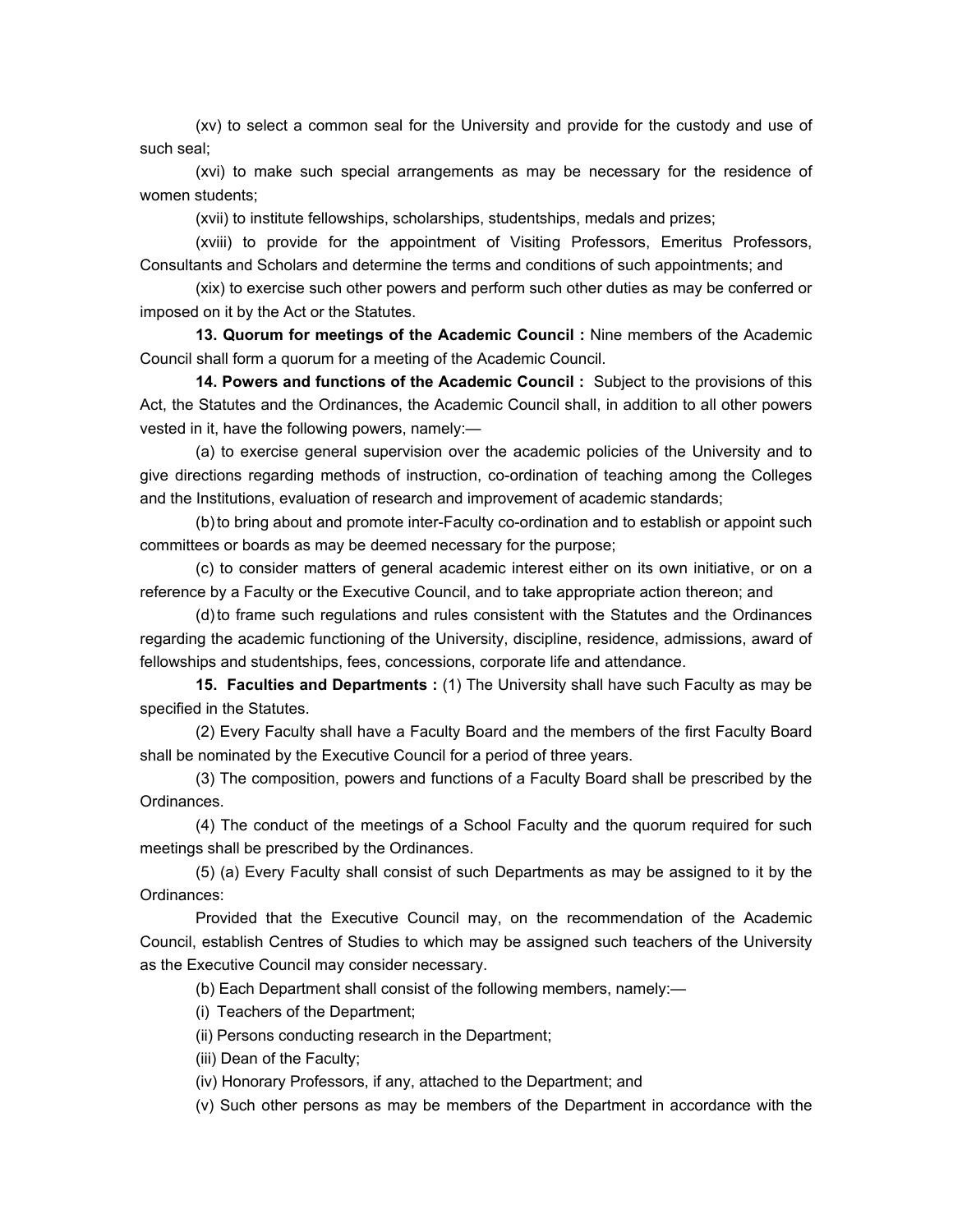provisions of the Ordinances.

 **16. Board of Studies :** (1) Each Department shall have a Board of Studies.

 (2) The constitution of the Board of Studies and the term of office of its members shall be prescribed by the Ordinances.

 (3) Subject to the overall control and supervision of the Academic Council, the functions of a Board of Studies shall be to approve subjects for research for various degrees and other requirements of research degrees and to recommend to the concerned Faculty Board in the manner prescribed by the Ordinances —

 (a) courses of studies and appointment of examiners for courses, but excluding research degrees;

(b) appointment of supervisors for research; and

(c) measures for the improvement of the standard of teaching and research:

 Provided that the above functions of a Board of Studies shall, during the period of three years immediately after the commencement of the Act, be performed by the Department.

 **17. The Finance Committee :** (1) The Finance Committee shall consist of the following members, namely:—

(i) the Vice-Chancellor;

(ii) the Pro-Vice-Chancellor;

(iii) one person to be nominated by the Court;

 (iv) three persons to be nominated by the Executive Council, out of whom at least one shall be a member of the Executive Council; and

(v) three persons to be nominated by the Visitor.

 (2) Five members of the Finance Committee shall form a quorum for a meeting of the Finance Committee.

 (3) All the members of the Finance Committee, other than ex officio members, shall hold office for a term of three years.

 (4) A member of the Finance Committee shall have the right to record a minute of dissent if he does not agree with any decision of the Finance Committee.

 (5) The Finance Committee shall meet at least thrice every year to examine the accounts and to scrutinise proposals for expenditure.

 (6) All proposals relating to creation of posts, and those items which have not been included in the Budget, shall be examined by the Finance Committee before they are considered by the Executive Council.

 (7) The annual accounts and the financial estimates of the University prepared by the Finance Officer shall be laid before the Finance Committee for consideration and comments and thereafter submitted to the Executive Council for approval.

 (8) The Finance Committee shall recommend limits for the total recurring expenditure and the total non-recurring expenditure for the year, based on the income and resources of the University (which, in the case of productive works, may include the proceeds of loans).

 **18. Selection Committees :** (1) There shall be Selection Committees for making recommendations to the Executive Council for appointment to the posts of Professor, Reader, Lecturer, Registrar, Finance Officer, Librarian and Principals of Colleges and Institutions maintained by the University.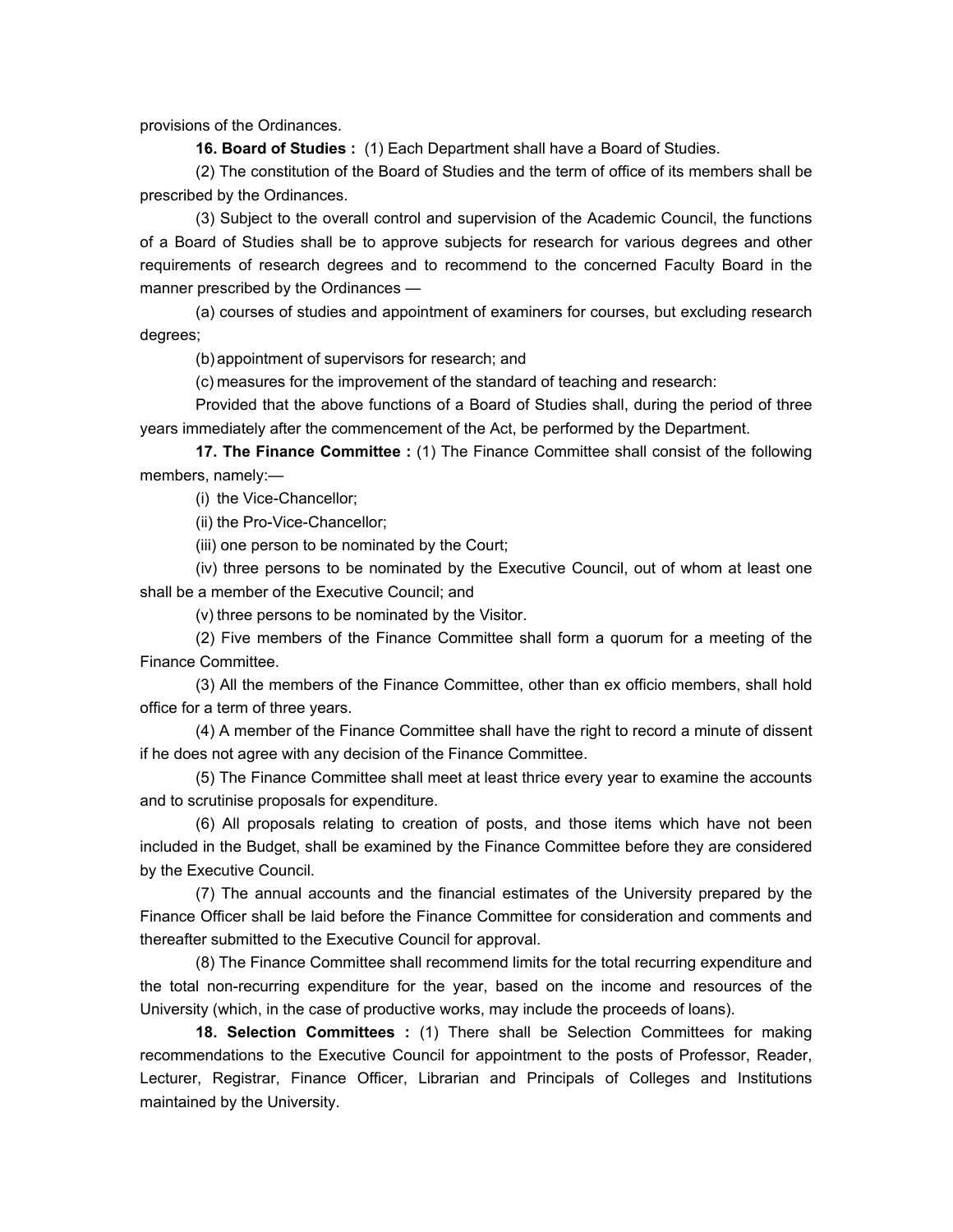(2) The Selection Committee for appointment to the posts specified in Column 1 of the Table below shall consist of the Vice-Chancellor, a nominee of the Visitor and the persons specified in the corresponding entry in column 2 of the said Table: **TABLE** 

| IADLE                       |       |                                                                      |
|-----------------------------|-------|----------------------------------------------------------------------|
| 1                           |       | $\overline{2}$                                                       |
| Professor                   | (i)   | The Dean of the Faculty.                                             |
|                             | (ii)  | The Head of the Department if he is a professor.                     |
|                             | (iii) | Three persons not in the service of the University, nominated by     |
|                             |       | the Executive Council, out of a panel of names recommended by        |
|                             |       | the Academic Council for their special knowledge of, or interest in, |
|                             |       | the subject with which the Professor will be concerned.              |
| Reader/Lecturer             | (i)   | The Head of the Department.                                          |
|                             | (ii)  | One Professor nominated by the Vice-Chancellor.                      |
|                             | (iii) | Two persons not in the service of the University, nominated by the   |
|                             |       | Executive Council, out of a panel of names recommended by the        |
|                             |       | Academic Council for their special knowledge of, or interest in, the |
|                             |       | subject with which the Reader/Lecturer will be concerned.            |
| Registrar/Finance           | (i)   | Two members of the Executive Council nominated by it.                |
| Officer                     |       |                                                                      |
|                             | (ii)  | One person not in the service of the University nominated by the     |
|                             |       | Executive Council.                                                   |
| Librarian                   | (i)   | Two persons not in the service of the University who have special    |
|                             |       | knowledge of the subject of the Library Science/Library              |
|                             |       | Administration nominated by the Executive Council.                   |
|                             |       |                                                                      |
| 1                           |       | $\overline{2}$                                                       |
|                             | (ii)  | One person not in the service of the University nominated by the     |
|                             |       | <b>Executive Council.</b>                                            |
| <b>Principal of College</b> |       | Three persons not in the service of the University of whom two       |
| or Institution              |       | shall be nominated by the Executive Council and one by the           |
| maintained by the           |       | Academic Council for their special knowledge of, or interest in, a   |
| University.                 |       | subject in which instruction is being provided by the College or     |
|                             |       | Institution.                                                         |

 **Note 1.** Where the appointment is being made for an inter-disciplinary project, the head of the project shall be deemed to be the Head of the Department concerned.

 **Note 2.** The Professor to be nominated by the Vice-Chancellor shall be a Professor concerned with the speciality for which the selection is being made and the Vice-Chancellor shall consult the Head of the Department and the Dean of Faculty before nominating the Professor.

 (3) The Vice-Chancellor, or in his absence the Pro-Vice-Chancellor, shall convene and preside at the meeting of the Selection Committee:

 Provided that the meeting of the Selection Committee shall be fixed after prior consultation with, and subject to the convenience of Visitor's nominee and the experts nominated by the Executive Council: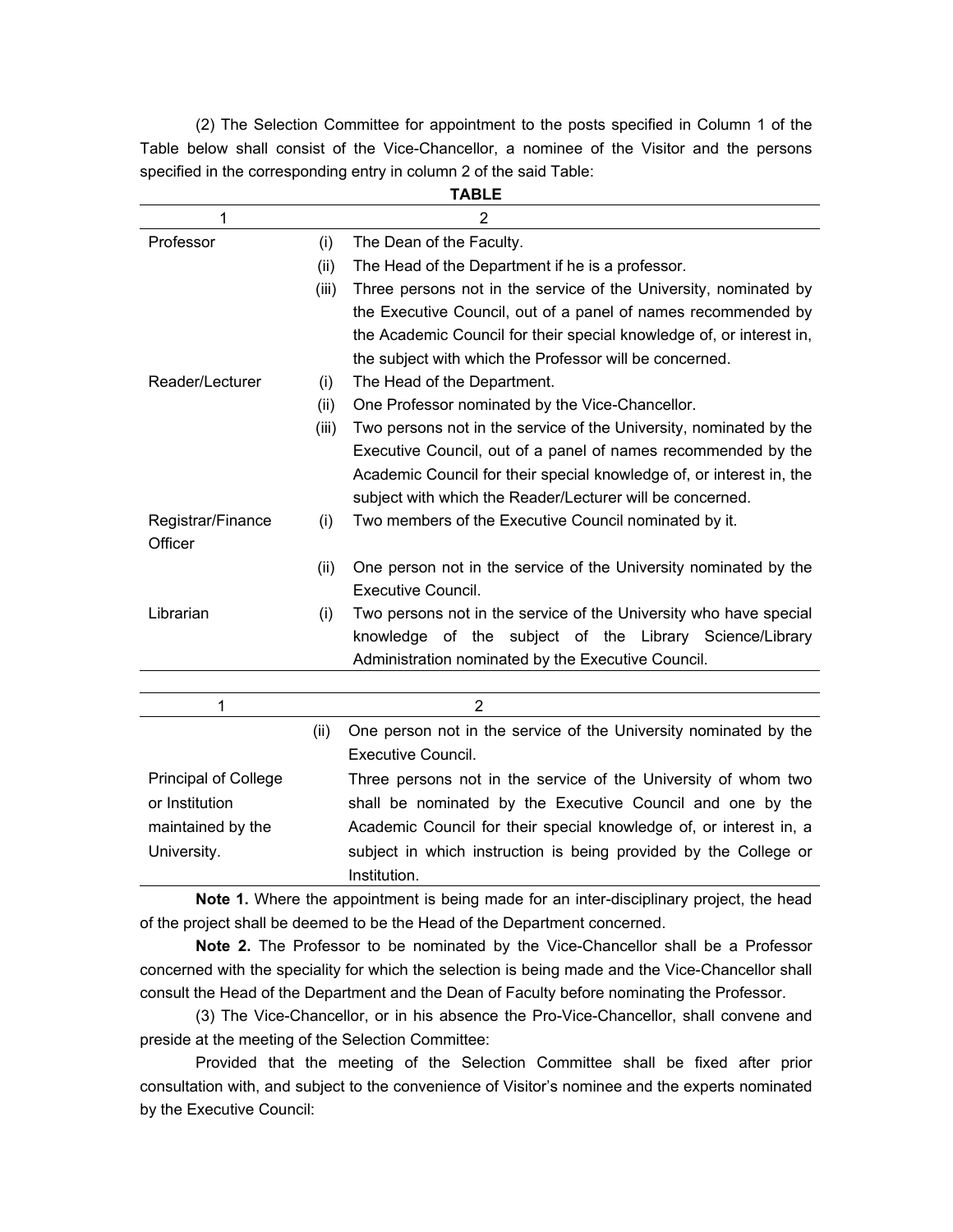Provided further that the proceedings of the Selection Committee shall not be valid unless,

 (a) where the number of Visitor's nominee and the persons nominated by the Executive Council is four in all, at least three of them attend the meeting; and

 (b) where the number of Visitor's nominee and the persons nominated by the Executive Council is three in all, at least two of them attend the meeting.

 (4) The procedure to be followed by the Selection Committee shall be laid down in the Ordinances.

 (5)If the Executive Council is unable to accept the recommendations made by the Selection Committee, it shall record its reasons and submit the case to the Visitor for final orders.

(6) Appointments to temporary posts shall be made in the manner indicated below—

 (i) If the temporary vacancy is for duration longer than one academic session, it shall be filled on the advice of the Selection Committee in accordance with the procedure indicated in the foregoing clauses:

 Provided that if the Vice-Chancellor is satisfied that in the interests of work it is necessary to fill the vacancy, the appointment may be made on a purely temporary basis on the advice of a local Selection Committee referred to in sub-clause (ii) for a period not exceeding six months.

 (ii) If the temporary vacancy is for a period less than a year, an appointment to such vacancy shall be made on the recommendation of a local Selection Committee consisting of the Dean of the Faculty concerned, the Head of the Department and a nominee of the Vice-Chancellor:

Provided that if the same person holds the offices 'of the Dean and the Head of the Department, the Selection Committee may contain two nominees of the Vice-Chancellor:

 Provided further that in the case of sudden casual vacancies of teaching posts caused by death or any other reason, the Dean may, in consultation with the Head of the Department concerned, make a temporary appointment for a month and report to the Vice-Chancellor and the Registrar about such appointment.

 (iii) No teacher appointed temporarily shall, if he is not recommended by a regular Selection Committee for appointment under the Statutes, be continued in service on such temporary employment, unless he is subsequently selected by a local Selection Committee or a regular Selection Committee, for a temporary or permanent appointment, as the case may be.

 **19. Special mode of appointment :** (1) Notwithstanding anything contained in Statute 18, the Executive Council may invite a person of high academic distinction and professional attainments to accept a post of Professor or any other equivalent academic post in the University on such terms and conditions as it deems fit and on the person agreeing to do so appoint him to the post.

 (2) The Executive Council may appoint a teacher or any other academic staff working in any other University or organisation for undertaking a joint project in accordance with the manner laid down in the Ordinances.

 **20. Appointment for a fixed tenure :** The Executive Council may appoint a person selected in accordance with the procedure laid down in Statute 18 for a fixed tenure on such terms and conditions as it deems fit.

 **21. Recognised teachers** (1) The qualifications of recognised teachers shall be such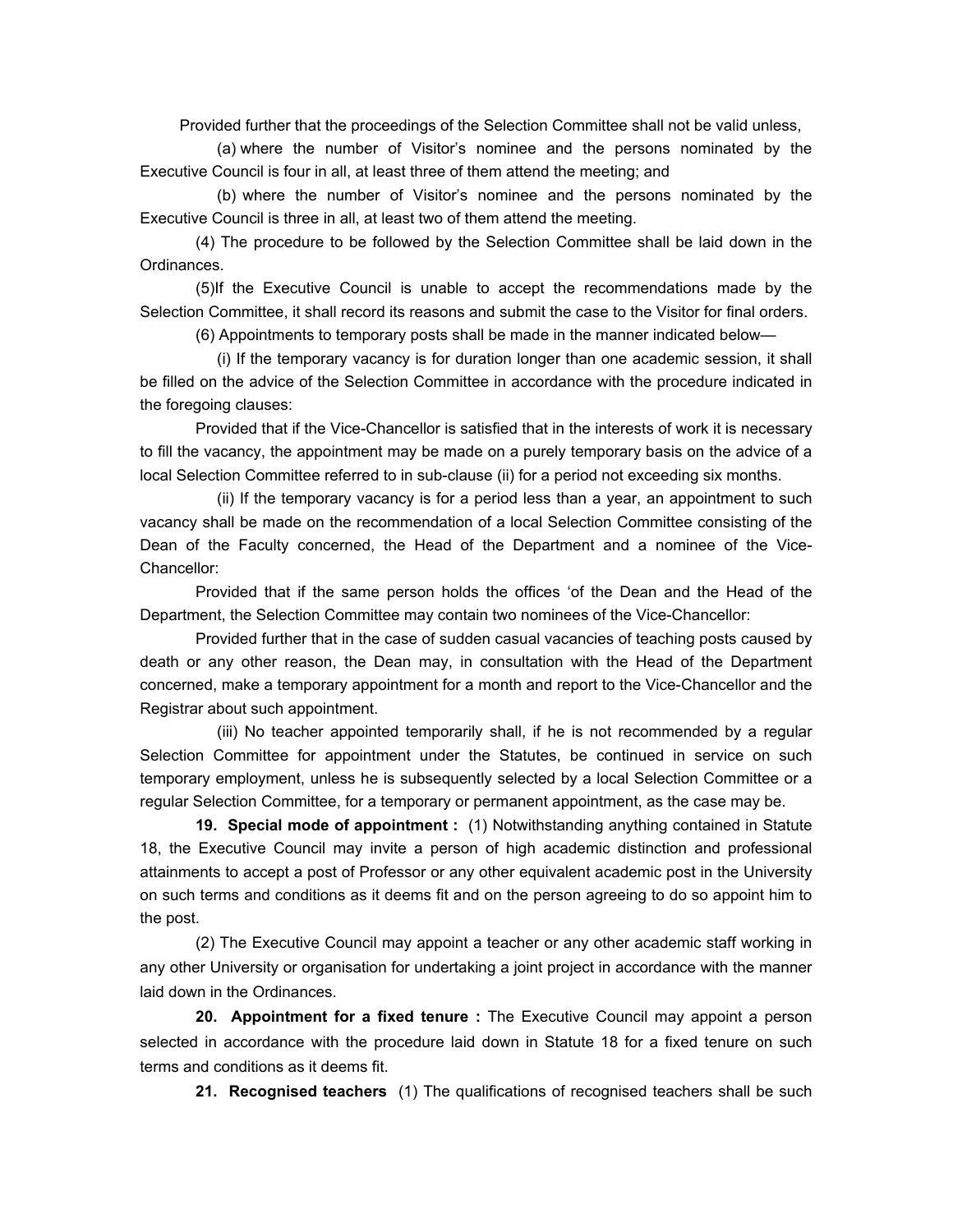as may be prescribed by the Ordinances.

 (2) All applications for the recognition of teachers shall be made in such manner as may be laid down by the Ordinances.

 (3) No teacher shall be recognized as a teacher except on the recommendation of a Selection Committee constituted for the purpose in the manner laid down in the Ordinances.

 (4) The period of recognition of a teacher shall be determined by the Ordinances made in that behalf.

 (5) The Academic Council may, by a special resolution passed by a majority of not less than two-thirds of the members present and voting, withdraw recognition from a teacher:

 Provided that no such resolution shall be passed until notice in writing has been given to the person concerned calling upon him to show cause, within such time as may be specified in the notice, why such resolution should not be passed and until his objections, if any, and any evidence he may produce in support of them have been considered by the Academic Council.

 **22. Approved teachers :** The qualifications, manner of recognizing, and withdrawal of recognition, of approved teachers shall be such as may be prescribed by the Ordinances

 **23. Committees :** (1) Any authority of the University may appoint as many standing or special Committees as it may deem fit, and may appoint to such Committees persons who are not members of such authority.

 (2) A Committee appointed under clause (I) may deal with any subject delegated to it subject to subsequent confirmation by the authority appointing it.

 **24. Terms and conditions of service and code of conduct of the teachers, etc :** (1)All the teachers and other academic staff of the University shall, in the absence of any agreement to the contrary, be governed by the terms and conditions of service and code of conduct as are specified in the Statutes, the Ordinances and the Regulations.

 (2) The emoluments of members of the academic staff shall be such as may be prescribed by the Ordinances.

 (3) Every teacher and member of the academic staff of the' University shall be appointed on a written contract, the form of which shall be prescribed by the Ordinances.

(4) A copy of every contract referred to in clause (3) shall be deposited with the Registrar.

 **25. Terms and conditions of service and code of conduct of other employees :** (i) All the employees of the University, other than the teachers and other academic staff, shall, in the absence of any contract to the contrary, be governed by the terms and conditions of service and code of conduct as are specified in the Statutes, the Ordinances and the Regulations.

 (2) The manner of appointment and emoluments of employees, other than the teachers and other academic staff, shall be such as may be prescribed by the Ordinances.

 **26. Seniority list :** (1) Whenever, in accordance with the Statutes, any person is to hold an office or be a member of an authority of the University by rotation according to seniority, such seniority shall be determined according to the length of continuous service of such person in his grade and in accordance with such other principles as the Executive Council may, from time to time, prescribe.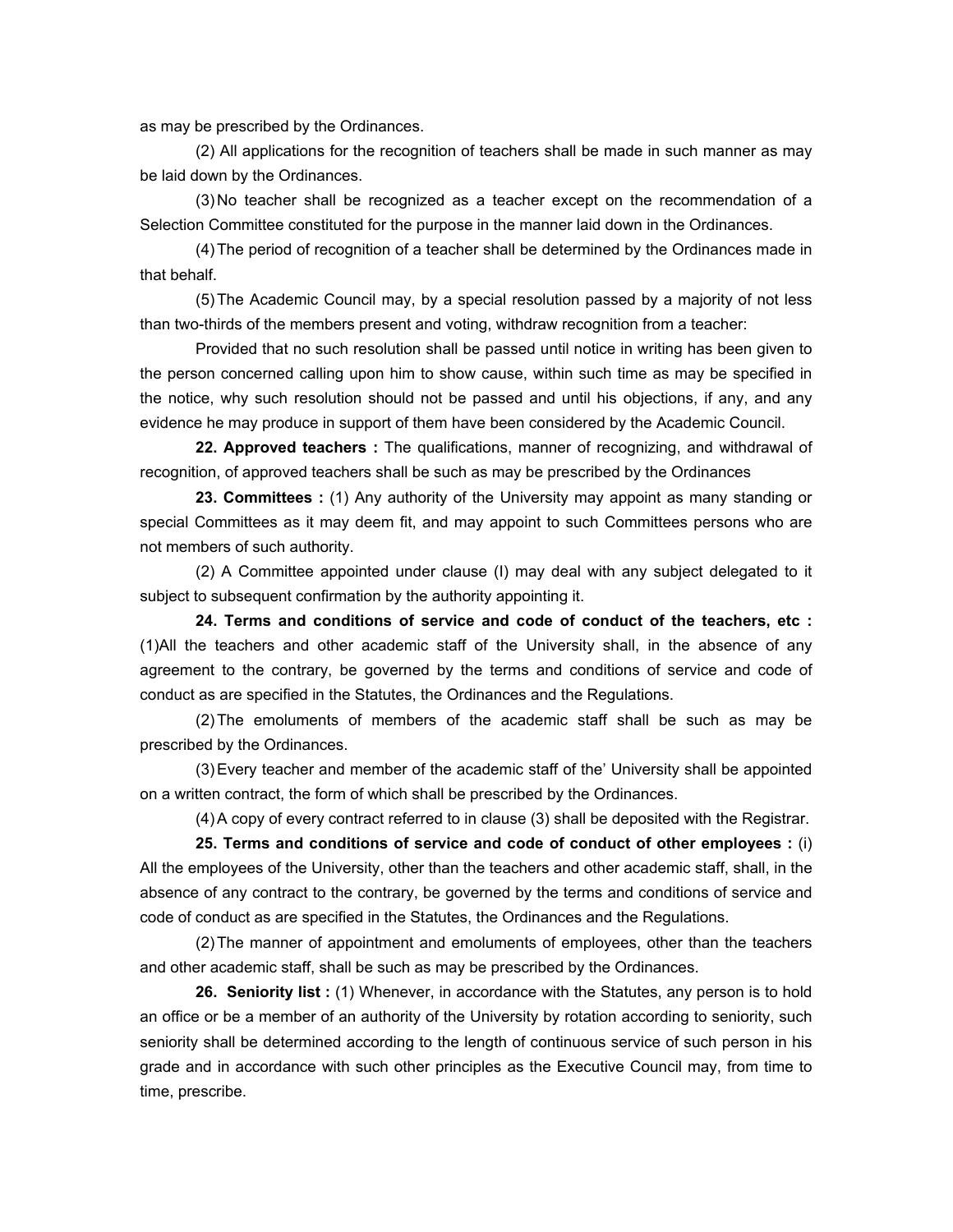(2) It shall be the duty of the Registrar to prepare and maintain in respect of each class of persons to whom the provisions of these Statutes apply, a complete and up-to-date seniority list in accordance with the provisions of clause (1).

 (3) If two or more persons have equal length of continuous service in a particular grade or the relative seniority of any person or persons is otherwise in doubt, the Registrar may, on his own motion and shall, at the request of any such person, submit the matter to the Executive Council whose decision thereon shall be final.

 **27. Removal of employees of the University :** (1) Where there is an allegation of misconduct against a teacher, a member of the academic staff or other employee of the University, the Vice-Chancellor, in the case of the teacher or a member of the academic staff, and the authority competent to appoint (hereinafter referred to as the appointing authority) in the case of other employee may, by order in writing, place such teacher, member of the academic staff or other employee, as the case may be, under suspension and shall forthwith report to the Executive Council the circumstances in which the order was made:

 Provided that the Executive Council may, if it is of the opinion, that the circumstances of the case do not warrant the suspension of the teacher or a member of the academic staff, revoke such order.

 (2) Notwithstanding anything contained in the terms of the contract of appointment or of any other terms and conditions of service of the employees, the Executive Council in respect of teachers and other academic staff, and the appointing authority in respect of other employees, shall have the power to remove a teacher or a member of the academic staff or other employee, as the case may be, on grounds of misconduct.

 (3) Save as aforesaid, the Executive Council, or as the case may be, the appointing authority, shall not be entitled to remove any teacher, member of the academic staff or other employee except for a good cause and after giving three months' notice or on payment of three months' salary in lieu thereof.

 (4) No teacher, member of the academic staff or other employee shall be removed under clause (2) or clause (3) unless he has been given a reasonable opportunity of showing cause against the action proposed to be taken in regard to him.

 (5) The removal of a teacher, member of the academic staff or other employee shall take effect from the date on which the order of removal is made:

 Provided that where the teacher, member of the academic staff or other employee is under suspension at the time of his removal, such removal shall take effect from the date on which he was placed under suspension.

 (6) Notwithstanding anything contained in the foregoing provisions of this Statute, a teacher, member of the academic staff or other employee may resign —

 (a)if he is a permanent employee, only after giving three months' notice in writing to the Executive Council or the appointing authority, as the case may be, or by paying three months' salary in lieu thereof;

(b)if he is not a permanent employee, only after giving one month's notice in writing to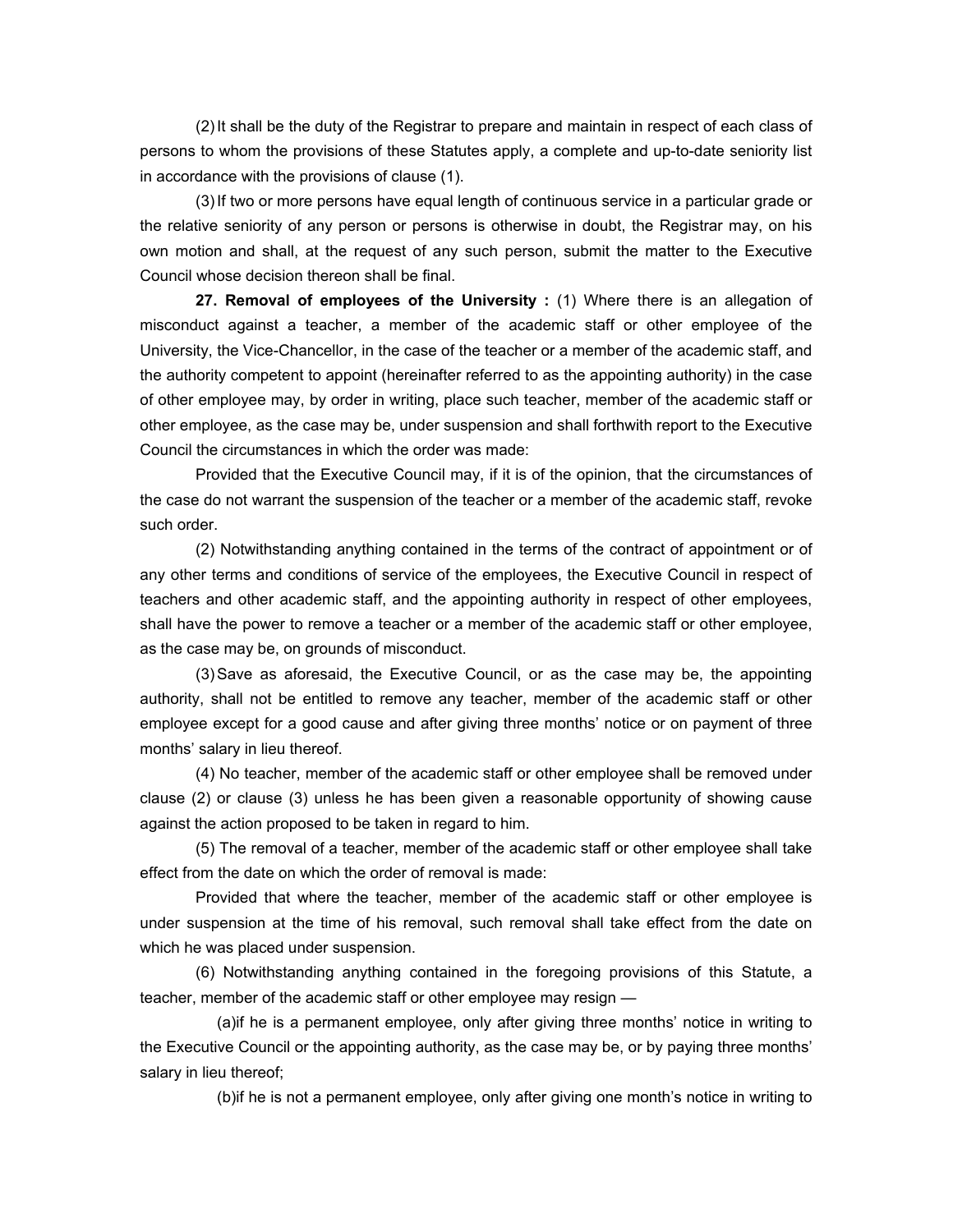the Executive Council or, as the case may be, the appointing authority or by paying one month's salary in lieu thereof:

 Provided that such resignation shall take effect only on the date on which the resignation is accepted by the Executive Council or the appointing authority as the case may be.

 **28. Honorary degrees :** (1) The Executive Council may, on the recommendation of the Academic Council and by a resolution passed by a majority of not less than two-thirds of the members present and voting, make proposals to the Visitor for the conferment of honorary degrees:

 Provided that in case of emergency, the Executive Council may, on its own motion, make such proposals.

 (2) The Executive Council may, by a resolution passed by a majority of not less than twothirds of the members present and voting, withdraw, with the previous sanction of the Visitor, any honorary degree conferred by the University.

 **29. Withdrawal of degrees, etc :** The Executive Council may, by a special resolution passed by a majority of not less than two-thirds of the members present and voting, withdraw any degree or academic distinction conferred on, or any certificate or diploma granted to, any person by the University for good and sufficient cause:

 Provided that no such resolution shall be passed until a notice in writing has been given to that person calling upon him to show cause within such time as may be specified in the notice why such a resolution should not be passed and until his objections, if any, and any evidence he may produce in support of them, have been considered by the Executive Council.

 **30. Maintenance of discipline among students of the University :** (1) All powers relating to the maintenance of discipline and disciplinary action in relation to the students of the University shall vest in the Vice-Chancellor.

 (2) There shall be a Proctor of the University to assist the Vice-Chancellor in .the exercise of the powers referred to in clause (1), who shall be appointed by the Executive Council from amongst the Professors and Readers in the manner prescribed by the Ordinances.

 (3) The Vice-Chancellor may delegate all or any of the powers referred to in clause (I), as he deems proper, to the Proctor and to, such other officers as he may specify in this behalf.

 (4) Without prejudice to the generality of his powers relating to the maintenance of discipline and taking such action, as may seem to him appropriate for the maintenance of discipline, the Vice-Chancellor may, in exercise of such powers, by order, direct that any student or students be expelled or rusticated, for a specified period, or be not admitted to a course or courses of study in a College, Institution or Department or a Faculty of the University for a stated period, or be punished with fine for an amount to be specified in the order, or be debarred from taking an examination or examinations conducted by the University, College, Institution or Department or a Faculty for one or more years, or that the results of the student or students concerned in the examination or examinations in which he or they have appeared be cancelled.

 (5) The Principals of Colleges, Institutions, Deans of Faculties and Heads of teaching Departments in the University shall have the authority to exercise all such disciplinary powers over the students in their respective Colleges, Institutions, Schools and teaching Departments in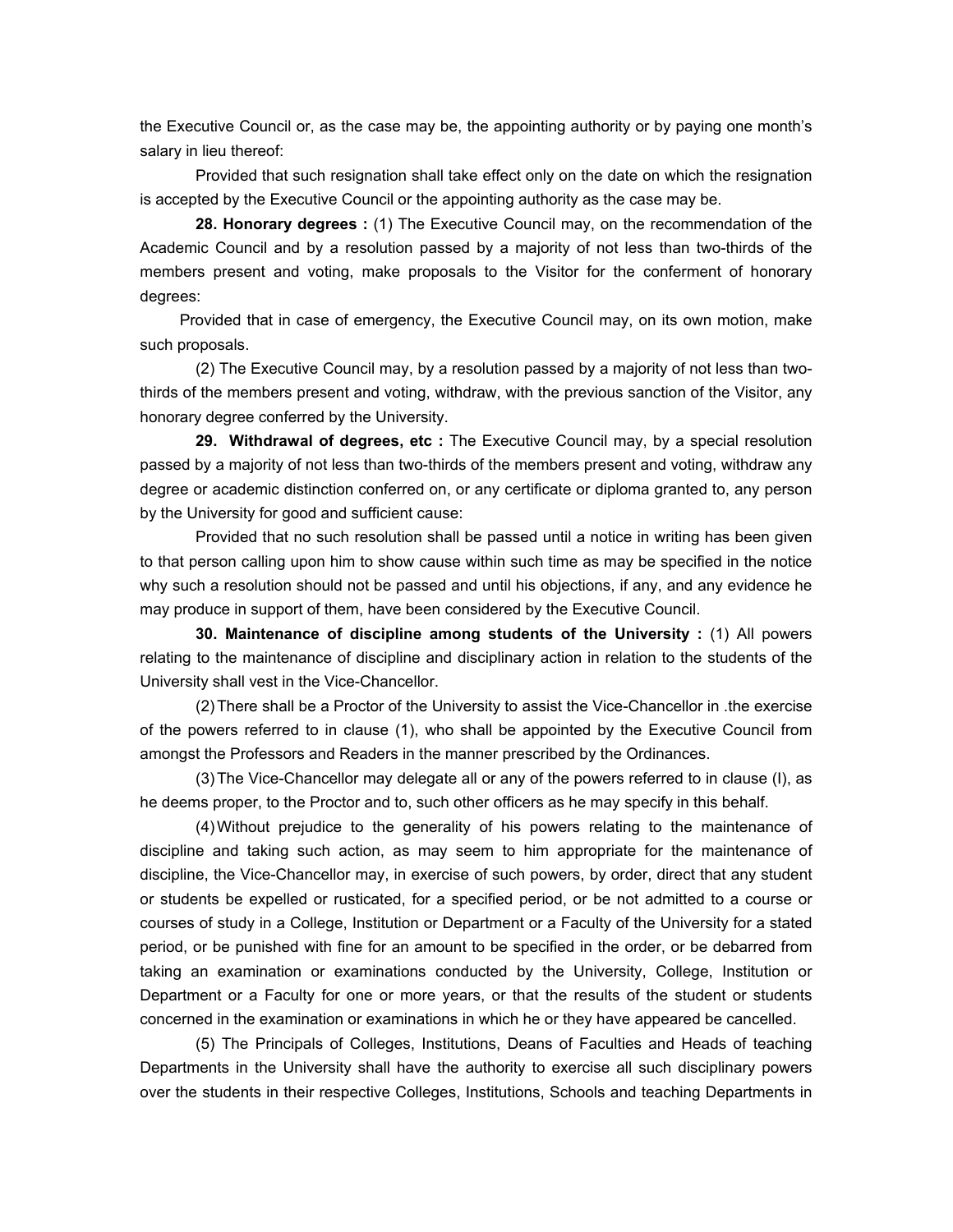the University, as may be necessary for the proper conduct of such Colleges, Institutions, Faculties and teaching Departments.

 (6) Without prejudice to the powers of the Vice-Chancellor and the Principal and other persons specified in clause (5), detailed rules of discipline and proper conduct shall be made by the University. The Principals of Colleges, Institutions, Deans of Faculties and Heads of teaching Departments in the University may also make such supplementary rules as they deem necessary for the purposes stated therein.

 (7) At the time of admission, every student shall be required to sign a declaration to the effect that he submits himself to the disciplinary jurisdiction of the Vice-Chancellor and other authorities of the University.

 **31. Maintenance of discipline among students of Colleges or an Institution not maintained by University :** All powers relating to discipline and disciplinary action in relation to students of a College or an Institution not maintained by the University, shall vest in the Principal of the College or Institution, as the case may be, in accordance with the procedure prescribed by the Ordinances.

 **32. Admission of Colleges, etc., to the privileges of the University :** (1) Colleges and other Institutions situated within the jurisdiction of the University may be admitted to such privileges of the University as the Executive Council and the College Development Council may decide on the following conditions, namely :-

 (1) Every Such College or Institution shall have a regularly constituted Governing Body, consisting of not more than fifteen persons approved by the Executive council and including among others, two teachers of the University to be nominated by the Executive Council and three representatives of the teaching staff of whom the Principal of the College or Institution shall be one. The procedure for appointment of members of the Governing Body and other matters affecting the management of a College or an Institution shall be prescribed by the Ordinances.

 Provided that the said condition shall not apply in the case of Colleges and Institutions maintained by Government which shall, however, have an Advisory Committee consisting of not more than fifteen persons which shall consist of among others, three teachers including the Principal of the College or Institution, and two teachers of the University nominated by the Executive Council.

 (ii) Every such College or Institution shall satisfy the Executive Council and the College Development Council on the following matters, namely :-

(a) the suitability and adequacy of its accommodation and equipment for teaching ;

(b) the qualifications and adequacy of its teaching staff and the conditions of their service;

(c) the arrangements for the residence, welfare, discipline and supervision of students;

 (d) the adequacy of financial provision made for the continued maintenance of the College or Institution; and

(e) such other matters as are essential for the maintenance of University education.

 (iii) No College or Institution shall be admitted to any privileges of the University except on the recommendation of the Academic Council made after considering the report of a Committee of Inspection appointed for the purpose by the Academic Council.

 (iv) Colleges and Institutions desirous of admission to any privileges of the University shall be required to intimate their intention to do so in writing so as to reach the Registrar not later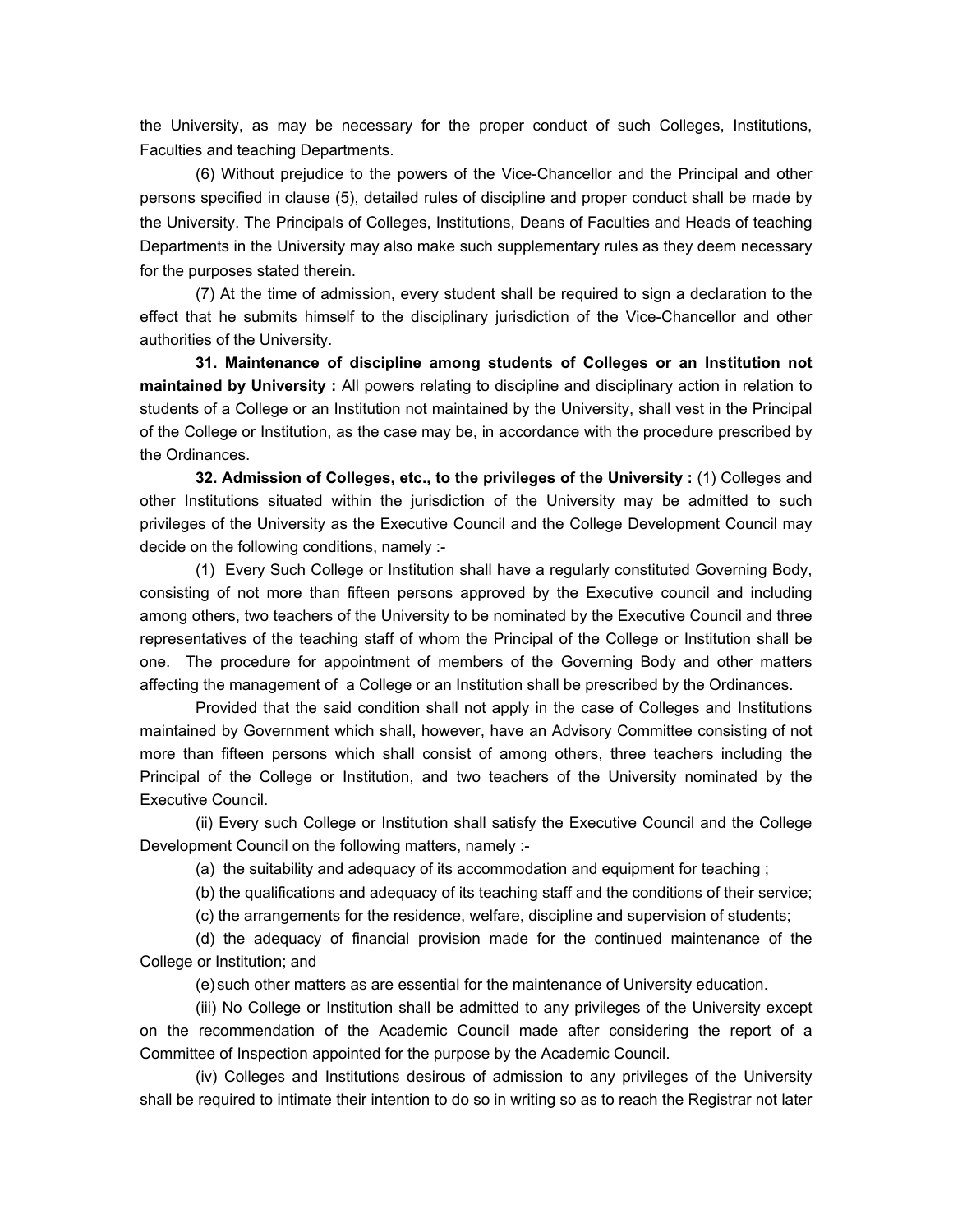than the  $15<sup>th</sup>$  August, preceding the year from which permission applied for is to have effect.

 (v) A College or an Institution shall not, without the previous permission of the Executive Council, College Development Council and the Academic Council suspend instruction in any subject or course of study which it is authorized to teach and teachers.

 (2) Appointment to the teaching staff and Principal of Colleges of Institutions admitted to the privileges of the University shall be made in the manner prescribed by the Ordinances.

 Provided that nothing in this clause shall apply to Colleges and Institutions maintained by Government.

 (3) The service conditions of the administrative and other non-academic staff of every College or Institution referred to in clause (2) shall be such as may be laid down in the Ordinances.

 Provided that nothing in this clause shall apply to Colleges and Institutions maintained by Government.

 (4) Every College or Institution admitted to the privileges of the University shall be inspected at least once in every two academic years by a Committee appointed by the Academic Council, and the report of the Committee shall be submitted to the Academic Council, which shall forward the same to the College Development Council and Executive Council with such recommendations as it may deem fit to make.

 (5)The College Development Council and the Executive Council, after considering the report and the recommendations, if any, of the Academic Council, shall forward a copy of the report to the Governing Body of the College or Institution with such remarks, if any, as they may deem fit for suitable action.

 (6) The Executive Council may, after consulting the College Development Council and Academic Council, withdraw any privileges granted to a College or an Institution, at any time it considers that the College or Institution does not satisfy any of the conditions on the fulfillment of which the College or Institution was admitted to such privileges.

 Provided that before any privileges are so withdrawn, the Governing Body of the College or Institution concerned shall be given an opportunity to represent to the Executive Council as to why such action should not be taken.

(7) Subject to the conditions set forth in clause (1), the Ordinances may prescribe –

(i) such other conditions as may be considered necessary; and

 (ii) the procedure for the admission of Colleges and Institutions to the privileges of the University and for the withdrawal of those privileges.

**33. Convocations :** Convocations of the University for the conferring of degrees or for other purposes shall be held in such manner as may be prescribed by the Ordinances.

 **34. Acting Chairman of meetings :** Where no provision is made for a President or Chairman to preside over a meeting of any authority of the University or any Committee of such authority or when the President or Chairman so provided for is absent, the members present shall elect one from among themselves to preside at such meeting.

 **35. Resignation :** Any member, other than an ex officio member of the Court, the Executive Council, the Academic Council or any other authority of the University or any Committee of such authority may resign by letter addressed to the Registrar and the resignation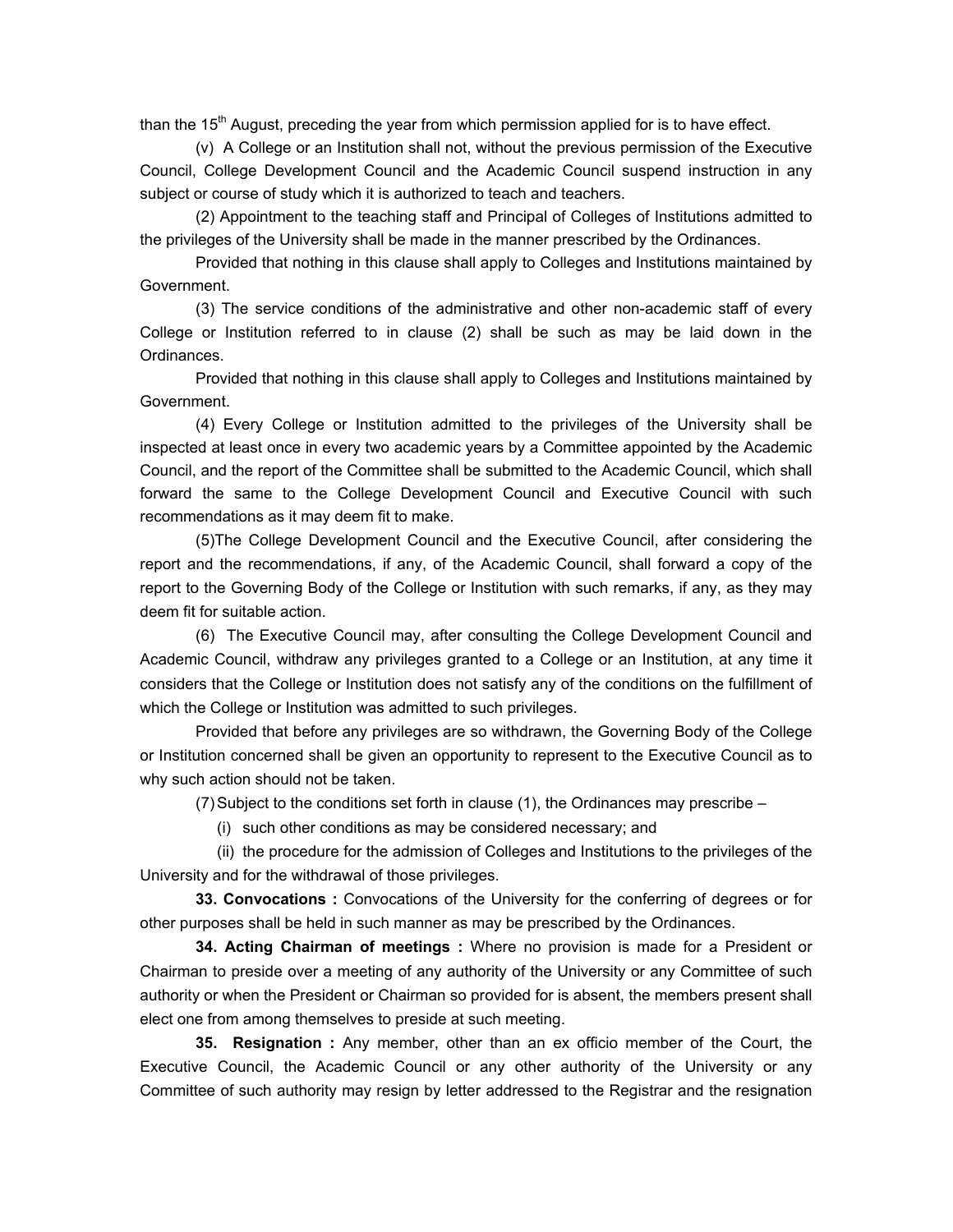shall take effect as soon as such letter is received by the Registrar.

 **36. Disqualifications :** (1) A person shall be disqualified for being chosen as, and for being, a member of any of the authorities of the University -

(i) if he is of unsound mind;

(ii) if he is an undischaged insolvent;

 (iii) if he has been convicted by a court of law of an offence involving moral turpitude and sentenced in respect thereof to imprisonment for not less than six months.

 (2) If any question arises as to whether a person is or had been subjected to any of the disqualifications mentioned in clause (1), the question shall be referred to the Visitor and his decision shall be final and no suit or other proceeding shall lie in any civil court against such decision.

 **37. Residence condition for membership and office :** Notwithstanding anything contained in the Statutes, a person who is not ordinarily resident in India shall not be eligible to be an officer of the University or a member of any authority of the University.

**38. Membership of authorities by virtue of membership of other bodies :** Notwithstanding anything contained in the Statutes, a person who holds any post in the University or is a member of any authority or body of the University in his capacity as a member of a particular authority or body or as the holder of a particular appointment shall hold such office or membership only for so long as he continues to be a member of that particular authority or body or the holder of that particular appointment, as the case may be.

 **39. Alumni Association :** (1) There shall be an Alumni Association for the University.

 (2) The subscription for membership of the Alumni Association shall be prescribed by the Ordinances.

 (3) No member of the Alumni Association shall be entitled to vote or stand for election unless he has been a member of the Association for at least one year prior to the date of election and is a degree holder of the University of at least five years standing.

 Provided that the condition relating to the completion of one year's membership shall not apply in the case of the first election.

 **40. Students' Council :** (1) There shall be constituted in the University, a Student's Council for every academic year, consisting of –

(i) the Dean of Students' Welfare who shall be the Chairman of the Student's Council;

 (ii) twenty students to be nominated by the Academic Council on the basis of merit in studies, sports and extra-curricular activities; and

 (iii) Such number of elected representatives of students as may be specified by the Academic Council:

 Provided that any student of the University shall have the right to bring up any matter concerning the University before the Student's Council if so permitted by the Chairman, and he shall have the right to participate in the discussions at any meeting when the matter is taken up for consideration.

 (2) The functions of the Students' Council shall be to make suggestions to the appropriate authorities of the University in regard to the programmes of studies, student's welfare and other matters of importance, in regard to the working of the University in general and such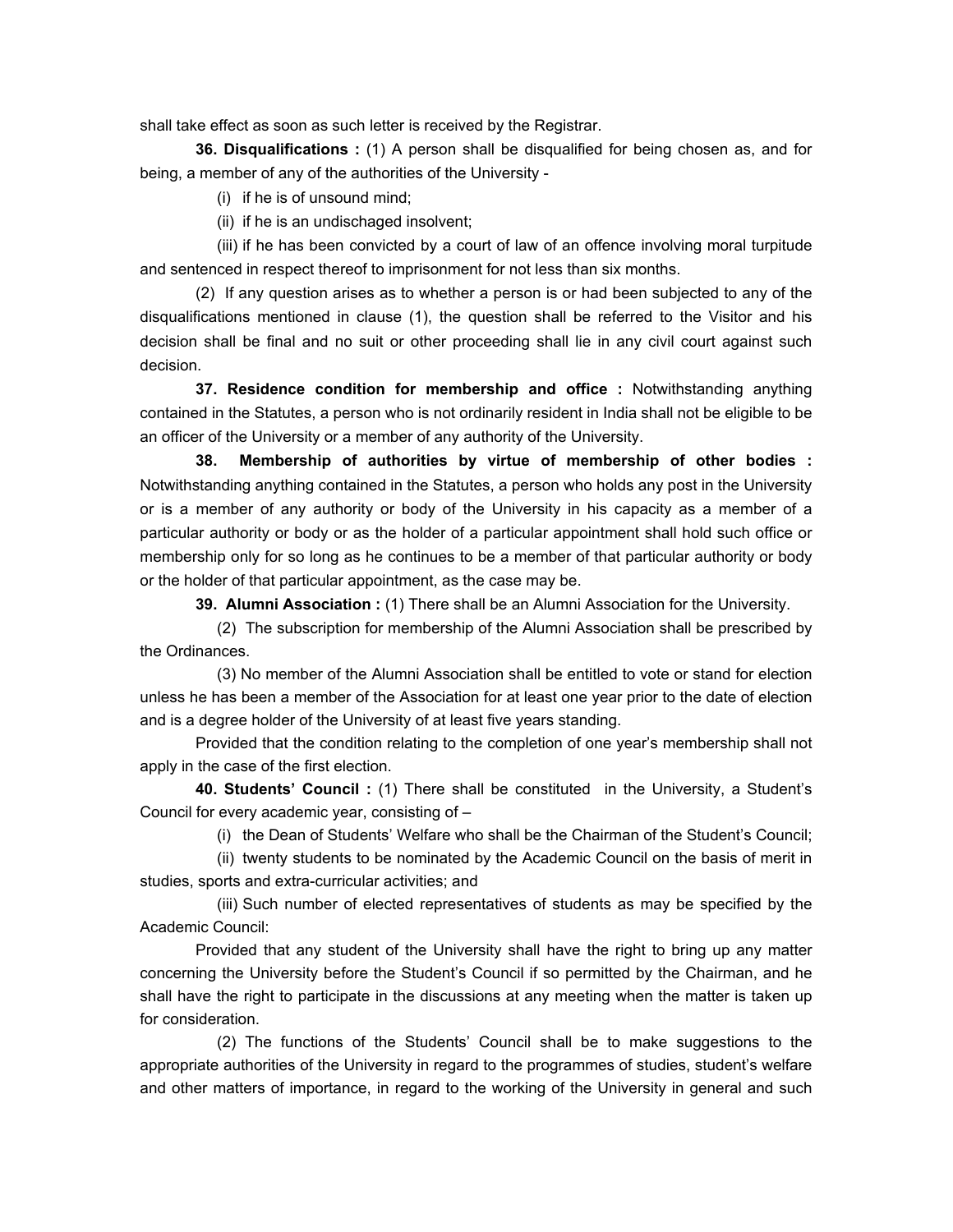suggestions shall be made on the basis of consensus of opinion.

 (3) The Student's Council shall meet at least once in an academic year preferably in the beginning of that year.

 **41. Ordinances how made :** (1) The first Ordinances made under sub-section (2) of section 31 may be amended, repealed or added to at any time by the Executive Council in the manner specified in the following clauses.

 (2) No Ordinance in respect of the matters enumerated in sub-section (1) of section 31 shall be made by the Executive Council unless a draft of such Ordinance has been proposed by the Academic Council.

 (3) The Executive Council shall not have power to amend any draft of any Ordinance proposed by the Academic Council under clause (2), but may reject the proposal or return the draft to the Academic Council for re-consideration, either in whole or in part, together with any amendment which the Executive Council may suggest.

 (4) Where the Executive Council has rejected or returned the draft of an Ordinance proposed by the Academic Council, the Academic Council may consider the question afresh and in case the original draft is reaffirmed by a majority of not less than two-thirds of the members present and voting and more than half the total number of members of the Academic Council, the draft may be sent back to the Executive Council which shall either adopt it or refer it to the Visitor whose decision shall be final.

 (5) Every Ordinance made by the Executive Council shall come into effect immediately.

 (6) Every Ordinance made by the Executive Council shall be submitted to the Visitor within two weeks from the date of its adoption.

 (7) The Visitor shall have the power to direct the University to suspend the operation of any Ordinance.

 (8) The Visitor shall inform the Executive Council about his objection to the Ordinance referred to in clause (7) and may, after receiving the comments of the University, either withdraw the order suspending the Ordinance or disallow the Ordinance, and his decision shall be final.

 **42. Regulations :** (1) The authorities of the University may make Regulations consistent with the Act, the Statutes and the Ordinances for the following matters, namely :-

 (i) laying down the procedure to be observed at their meetings and the number of members required to form a quorum;

 (ii) Providing for all matters which are required by the Act, the Statutes or the Ordinances to be prescribed by Regulations;

 (iii) Providing for all other matters solely concerning such authorities or committees appointed by them and not provided for by the Act, the Statutes or the Ordinances.

 (2) Every authority of the University shall make Regulations providing for the giving of notice to the members of such authority of the dates of meetings and of the business to be considered at meetings and for the keeping of a record of the proceedings of meetings.

 (3) The Executive Council may direct the amendment in such manner as it may specify of any Regulation made under the Statutes or the annulment of any such Regulation.

 **43. Delegation of Powers :** Subject to the provisions of the Act and the Statutes, any officer or authority of the University may delegate his or its powers to any other officer or authority